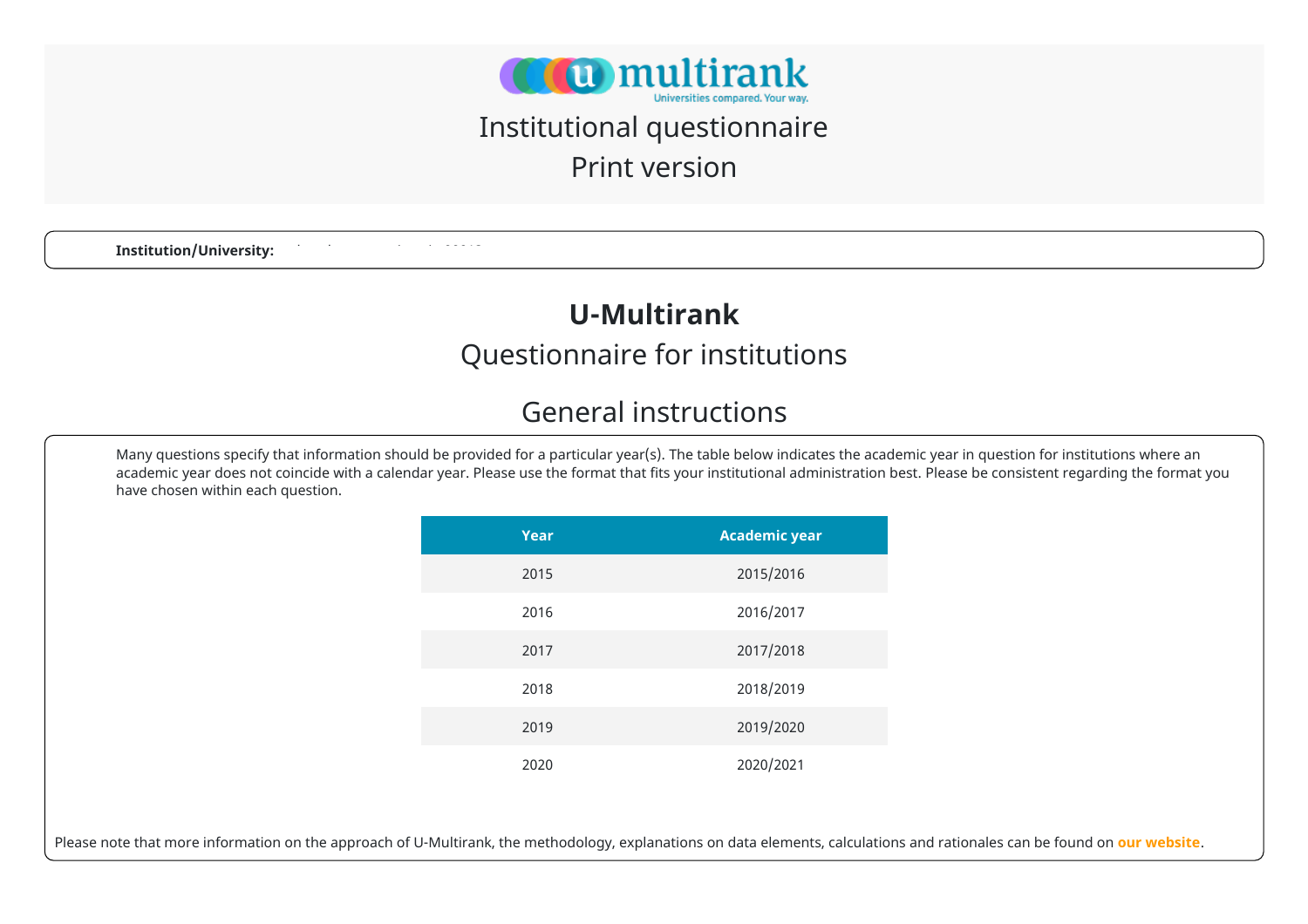#### Name

|                                                                                        | Please check the full legal name of your institution $[?]$ as well as its webtool version.<br>If it is not correct, please contact us at info@umultirank.org. |  |  |  |  |  |  |
|----------------------------------------------------------------------------------------|---------------------------------------------------------------------------------------------------------------------------------------------------------------|--|--|--|--|--|--|
| Legal name of institution: [?]                                                         |                                                                                                                                                               |  |  |  |  |  |  |
| English name to appear in U-Multirank [?]                                              |                                                                                                                                                               |  |  |  |  |  |  |
| Please include the link to the admission page of<br>your higher education institution. |                                                                                                                                                               |  |  |  |  |  |  |
| Comments:<br><b>Comments U-Multirank:</b>                                              |                                                                                                                                                               |  |  |  |  |  |  |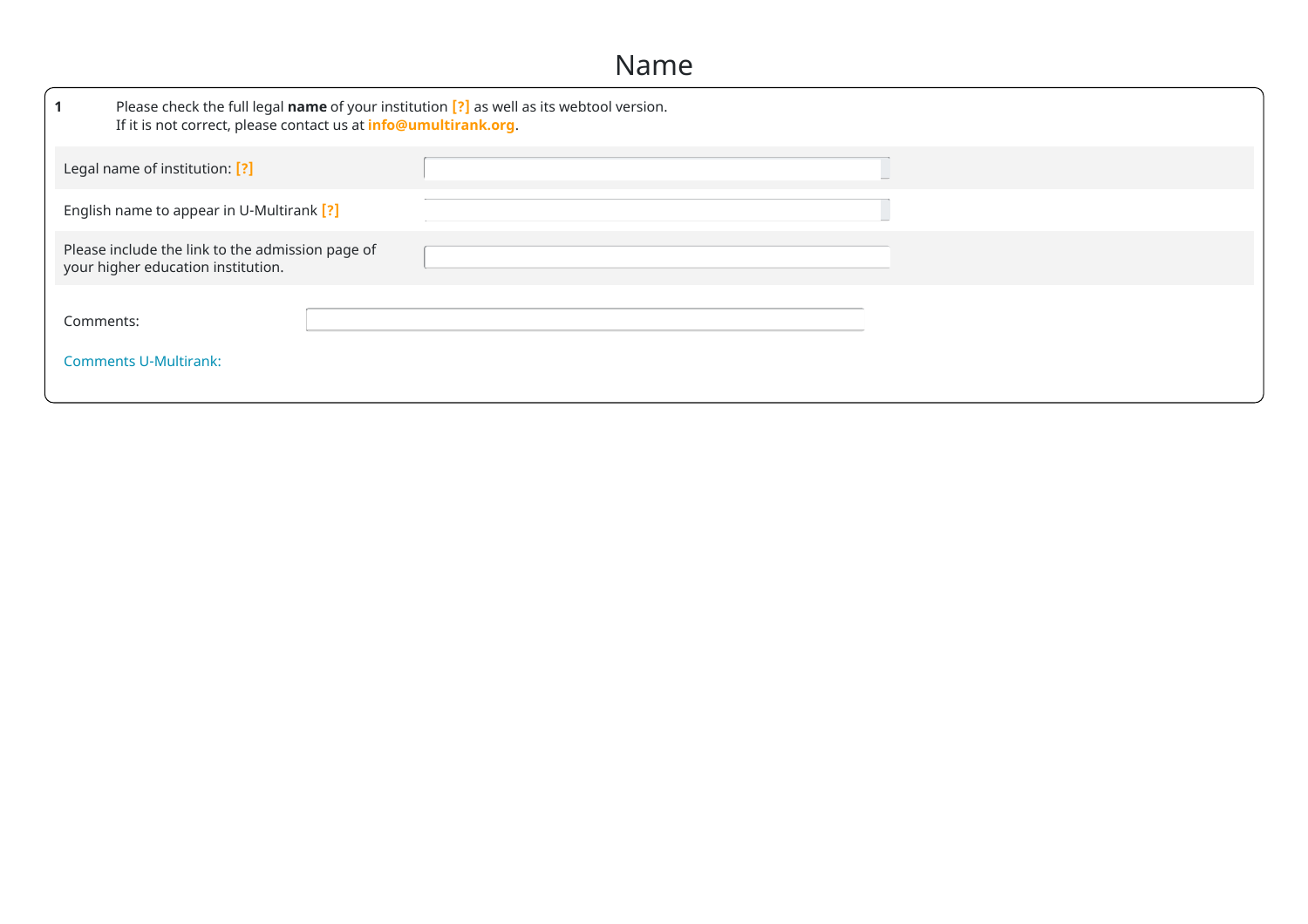#### General characteristics

| $\mathbf{2}$                                                                                                                                                                                                                                                                                                                                                       | Please give the following general characteristics of your institution.                                                                                                                              |  |  |  |  |  |
|--------------------------------------------------------------------------------------------------------------------------------------------------------------------------------------------------------------------------------------------------------------------------------------------------------------------------------------------------------------------|-----------------------------------------------------------------------------------------------------------------------------------------------------------------------------------------------------|--|--|--|--|--|
| Type of institution: [?]                                                                                                                                                                                                                                                                                                                                           | please choose                                                                                                                                                                                       |  |  |  |  |  |
| Public/ private character: [?]                                                                                                                                                                                                                                                                                                                                     | please choose                                                                                                                                                                                       |  |  |  |  |  |
| Degree levels offered [?]<br>NB: This question determines which other<br>questions are included in your questionnaire. Tick<br>all degree levels your institution offers. If you do<br>not tick a degree level, all questions about this level<br>will not appear in your questionnaire. Please ensure<br>you tick all degree levels your institution is offering! | Short programmes/ISCED-5<br>BA/ISCED-6<br>MA/ISCED-7<br>Long first degree/ISCED-7 long<br>PhD/ISCED-8                                                                                               |  |  |  |  |  |
| Foundation year of current institution: [?]                                                                                                                                                                                                                                                                                                                        |                                                                                                                                                                                                     |  |  |  |  |  |
| Existence of an institutional strategic plan for online<br>learning [?]                                                                                                                                                                                                                                                                                            | No plan for online learning<br>Section on online learning in institutional strategic plan<br>Institutional strategic plan for online learning available (including concrete goals and action steps) |  |  |  |  |  |
| Comments:<br><b>Comments U-Multirank:</b>                                                                                                                                                                                                                                                                                                                          |                                                                                                                                                                                                     |  |  |  |  |  |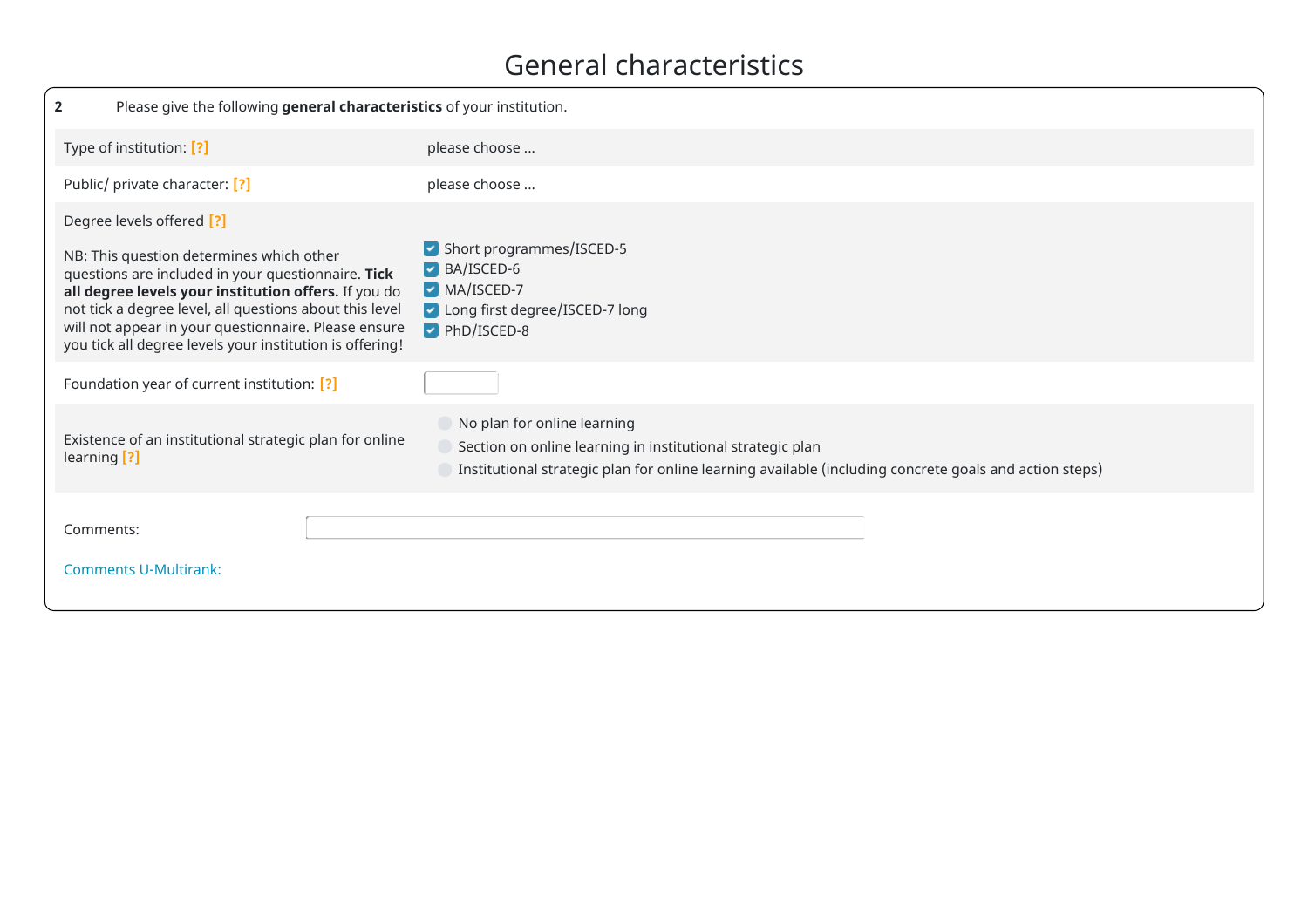#### Contact

| $\mathbf{3}$ | Please give the name of a contact person who will be available to respond to possible queries from the U-Multirank team. [?]<br>Please make sure that our emails from info@umultirank.org will not be blocked by the firewall of your institution! |  |  |  |  |  |  |
|--------------|----------------------------------------------------------------------------------------------------------------------------------------------------------------------------------------------------------------------------------------------------|--|--|--|--|--|--|
|              | Contact person first name:                                                                                                                                                                                                                         |  |  |  |  |  |  |
|              | Contact person last name:                                                                                                                                                                                                                          |  |  |  |  |  |  |
|              | Position/Unit:                                                                                                                                                                                                                                     |  |  |  |  |  |  |
| Phone:       |                                                                                                                                                                                                                                                    |  |  |  |  |  |  |
| E-mail:      |                                                                                                                                                                                                                                                    |  |  |  |  |  |  |
|              |                                                                                                                                                                                                                                                    |  |  |  |  |  |  |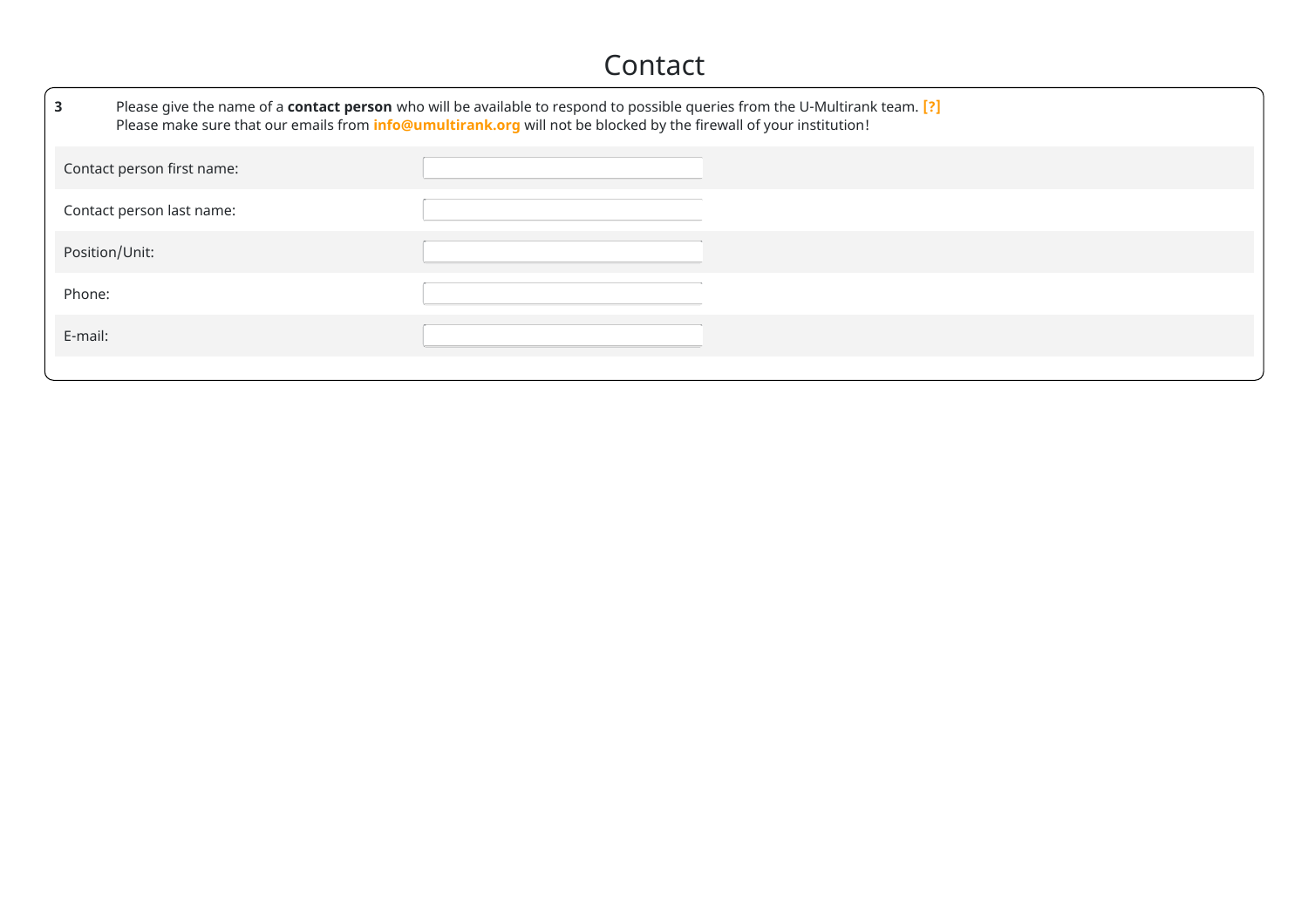#### Programmes

In some higher education systems the **standard period of study differs by discipline** (e.g. engineering programmes are longer than those in the humanities) or level (honours bachelor programmes are longer than standard bachelor programmes). At the request of a number of participating institutions we offer the option of indicating different durations for standard and longer bachelor and master programmes. This makes reporting more convenient and enables a better calculation of graduation rates.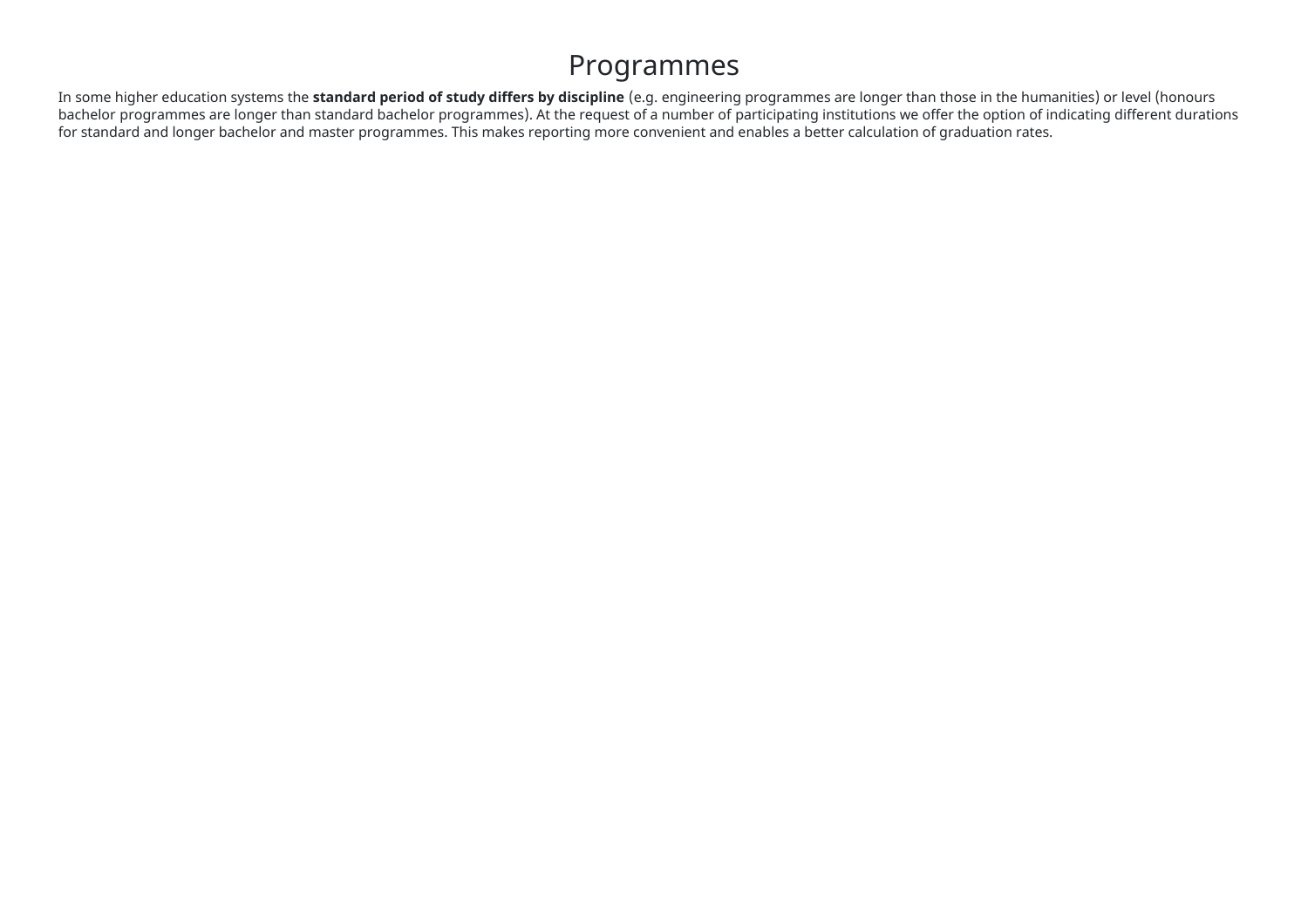| Please provide the following information on degree programmes offered in 2020. [?]<br>4 |                                                         |                                                 |                                                 |                                        |                           |  |  |
|-----------------------------------------------------------------------------------------|---------------------------------------------------------|-------------------------------------------------|-------------------------------------------------|----------------------------------------|---------------------------|--|--|
|                                                                                         |                                                         | thereof the number of                           |                                                 |                                        |                           |  |  |
|                                                                                         | <b>Total number of degree</b><br>programmes offered [?] | <b>Standard period of study</b><br>in years [?] | programmes offered in a<br>foreign language [?] | programmes offered<br>fully online [?] | <b>Data not available</b> |  |  |
| Short degree [?]                                                                        |                                                         | If offered, please choose                       |                                                 |                                        | $\Box$                    |  |  |
| Bachelor_I <sup>[?]</sup>                                                               |                                                         | If offered, please choose                       |                                                 |                                        | $\Box$                    |  |  |
| Bachelor_II <sup>[?]</sup>                                                              |                                                         | If offered, please choose                       |                                                 |                                        | $\Box$                    |  |  |
| Bachelor part-time [?]                                                                  |                                                         | If offered, please choose                       |                                                 |                                        | $\Box$                    |  |  |
| Master_I [?]                                                                            |                                                         | If offered, please choose                       |                                                 |                                        | $\Box$                    |  |  |
| Master_II [?]                                                                           |                                                         | If offered, please choose                       |                                                 |                                        | $\Box$                    |  |  |
| Master part-time [?]                                                                    |                                                         | If offered, please choose                       |                                                 |                                        | $\Box$                    |  |  |
| Long first degree [?]                                                                   |                                                         | If offered, please choose                       |                                                 |                                        | $\Box$                    |  |  |
| Doctorate/PhD <sup>[?]</sup>                                                            |                                                         | If offered, please choose                       |                                                 |                                        | $\Box$                    |  |  |
| Comments:                                                                               |                                                         |                                                 |                                                 |                                        |                           |  |  |
| <b>Comments U-Multirank:</b>                                                            |                                                         |                                                 |                                                 |                                        |                           |  |  |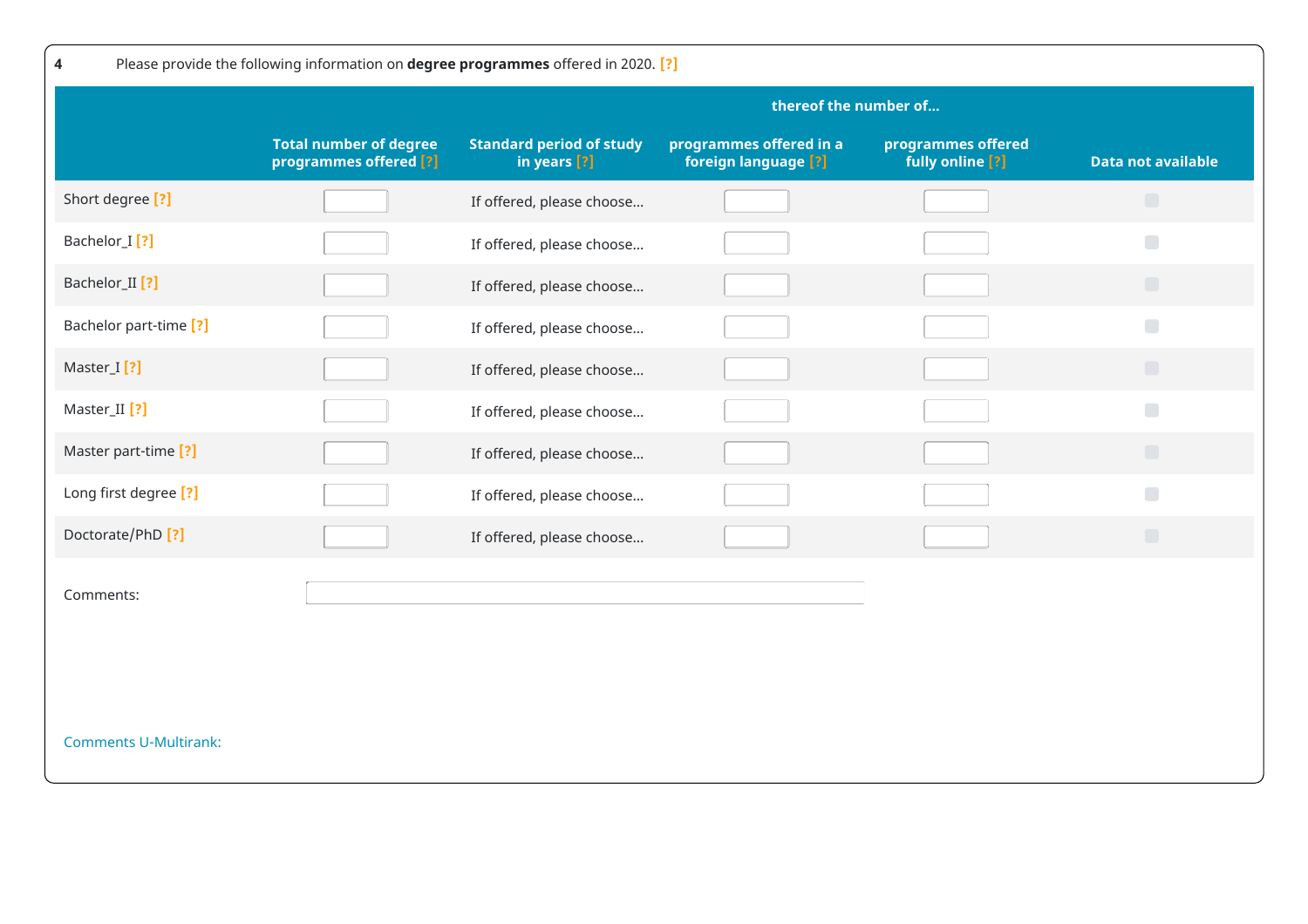#### Students

| 5<br>Please indicate the number of students enrolled in degree programmes. [?] Please include the total number of students per level as well as the total number of female<br>students per level offered by your institution. |      |      |      |                           |  |  |  |
|-------------------------------------------------------------------------------------------------------------------------------------------------------------------------------------------------------------------------------|------|------|------|---------------------------|--|--|--|
|                                                                                                                                                                                                                               | 2018 | 2019 | 2020 | <b>Data not available</b> |  |  |  |
| Total number of students<br>enrolled                                                                                                                                                                                          |      |      |      | $\Box$                    |  |  |  |
| Total number of female students                                                                                                                                                                                               |      |      |      | $\Box$                    |  |  |  |
| Short degree students: Total                                                                                                                                                                                                  |      |      |      | $\Box$                    |  |  |  |
| Short-degree students: Female                                                                                                                                                                                                 |      |      |      | $\Box$                    |  |  |  |
| <b>BA students: Total</b>                                                                                                                                                                                                     |      |      |      | $\Box$                    |  |  |  |
| <b>BA students: Female</b>                                                                                                                                                                                                    |      |      |      | $\Box$                    |  |  |  |
| MA students: Total                                                                                                                                                                                                            |      |      |      | $\Box$                    |  |  |  |
| MA students: Female                                                                                                                                                                                                           |      |      |      | $\Box$                    |  |  |  |
| Long first degree students: Total                                                                                                                                                                                             |      |      |      | $\Box$                    |  |  |  |
| Long first degree students:<br>Female                                                                                                                                                                                         |      |      |      | $\Box$                    |  |  |  |
| PhD candidates: Total                                                                                                                                                                                                         |      |      |      | $\Box$                    |  |  |  |
| PhD candidates: Female                                                                                                                                                                                                        |      |      |      | $\blacksquare$            |  |  |  |
| Comments:                                                                                                                                                                                                                     |      |      |      |                           |  |  |  |
| <b>Comments U-Multirank:</b>                                                                                                                                                                                                  |      |      |      |                           |  |  |  |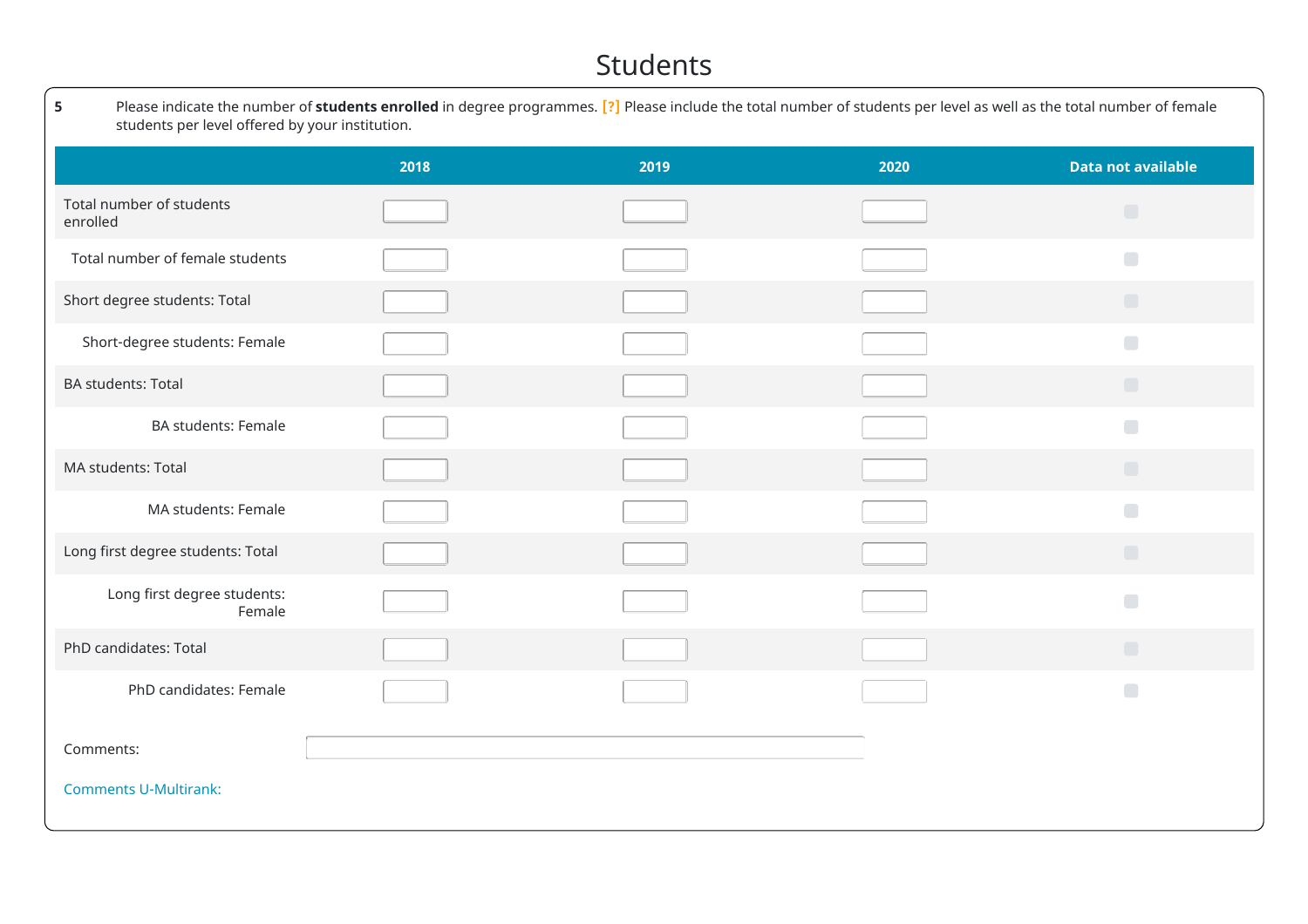#### International students

| Please indicate the number of international students.<br>6                  |      |      |      |                           |
|-----------------------------------------------------------------------------|------|------|------|---------------------------|
|                                                                             | 2018 | 2019 | 2020 | <b>Data not available</b> |
| Foreign degree seeking students<br>$[?]$                                    |      |      |      | Г                         |
| Incoming students in<br>international exchange<br>programmes <sup>[?]</sup> |      |      |      |                           |
| Students sent out in international<br>exchange programmes [?]               |      |      |      | $\Box$                    |
| Students in international joint<br>degree programmes [?]                    |      |      |      |                           |
| Comments:                                                                   |      |      |      |                           |
| <b>Comments U-Multirank:</b>                                                |      |      |      |                           |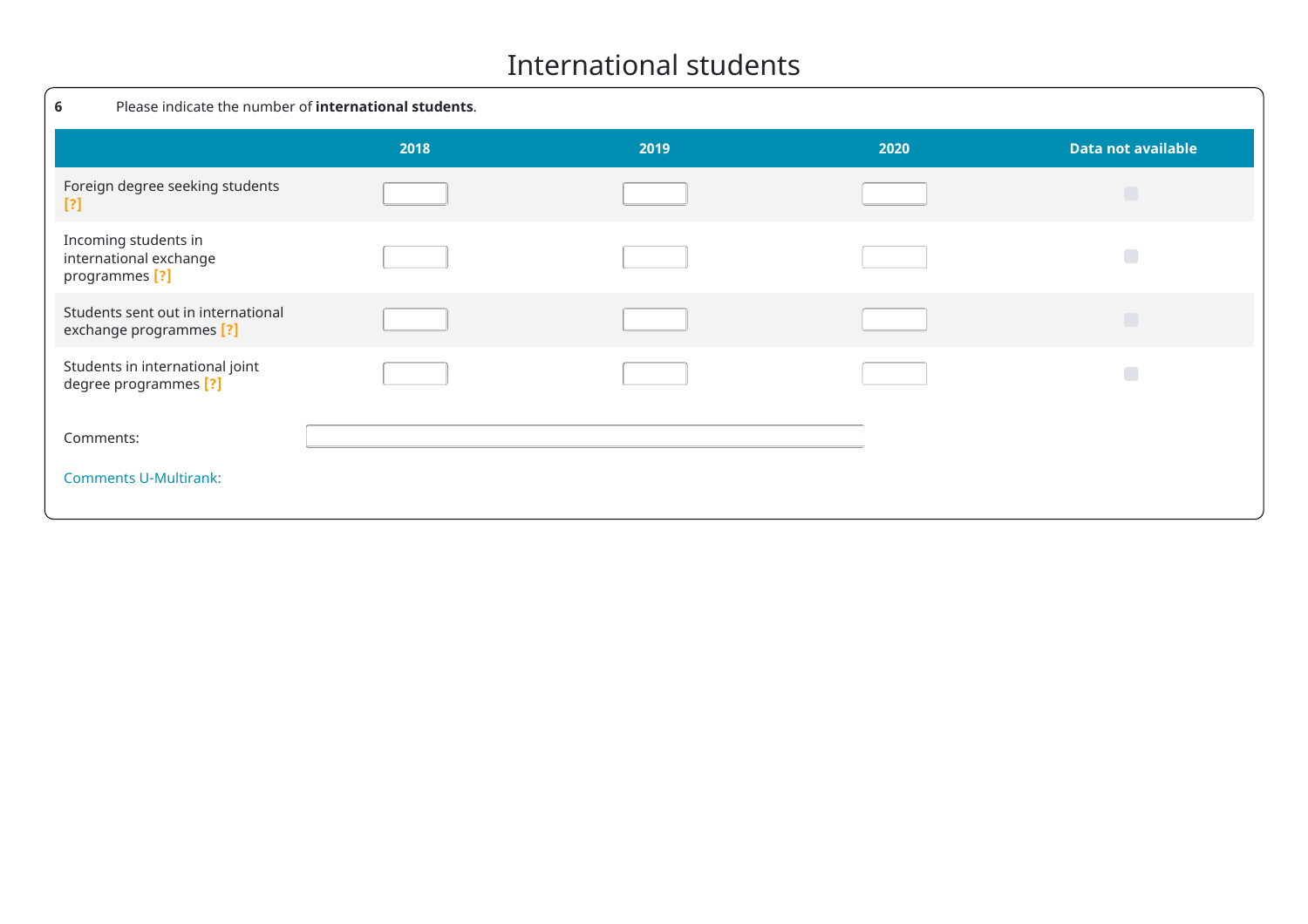#### New entrants

| Please indicate the number of new students enrolled at the institution in the specified degree programmes. [?]<br>7 |      |      |      |      |      |      |                           |
|---------------------------------------------------------------------------------------------------------------------|------|------|------|------|------|------|---------------------------|
|                                                                                                                     | 2015 | 2016 | 2017 | 2018 | 2019 | 2020 | <b>Data not available</b> |
| New entrants enrolled in 1st year bachelor I<br>programmes [?]                                                      |      |      |      |      |      |      | $\Box$                    |
| New entrants enrolled in 1st year bachelor II<br>programmes                                                         |      |      |      |      |      |      | Г                         |
| New entrants enrolled in 1st year bachelor part-time<br>programmes                                                  |      |      |      |      |      |      | $\Box$                    |
| New entrants enrolled in 1st year master I<br>programmes                                                            |      |      |      |      |      |      | П                         |
| New entrants enrolled in 1st year master II<br>programmes                                                           |      |      |      |      |      |      | $\Box$                    |
| New entrants enrolled in the 1st year master part-time<br>programmes                                                |      |      |      |      |      |      | $\blacksquare$            |
| New entrants enrolled in the 1st year of long first<br>degree programmes                                            |      |      |      |      |      |      | $\Box$                    |
| Comments:<br><b>Comments U-Multirank:</b>                                                                           |      |      |      |      |      |      |                           |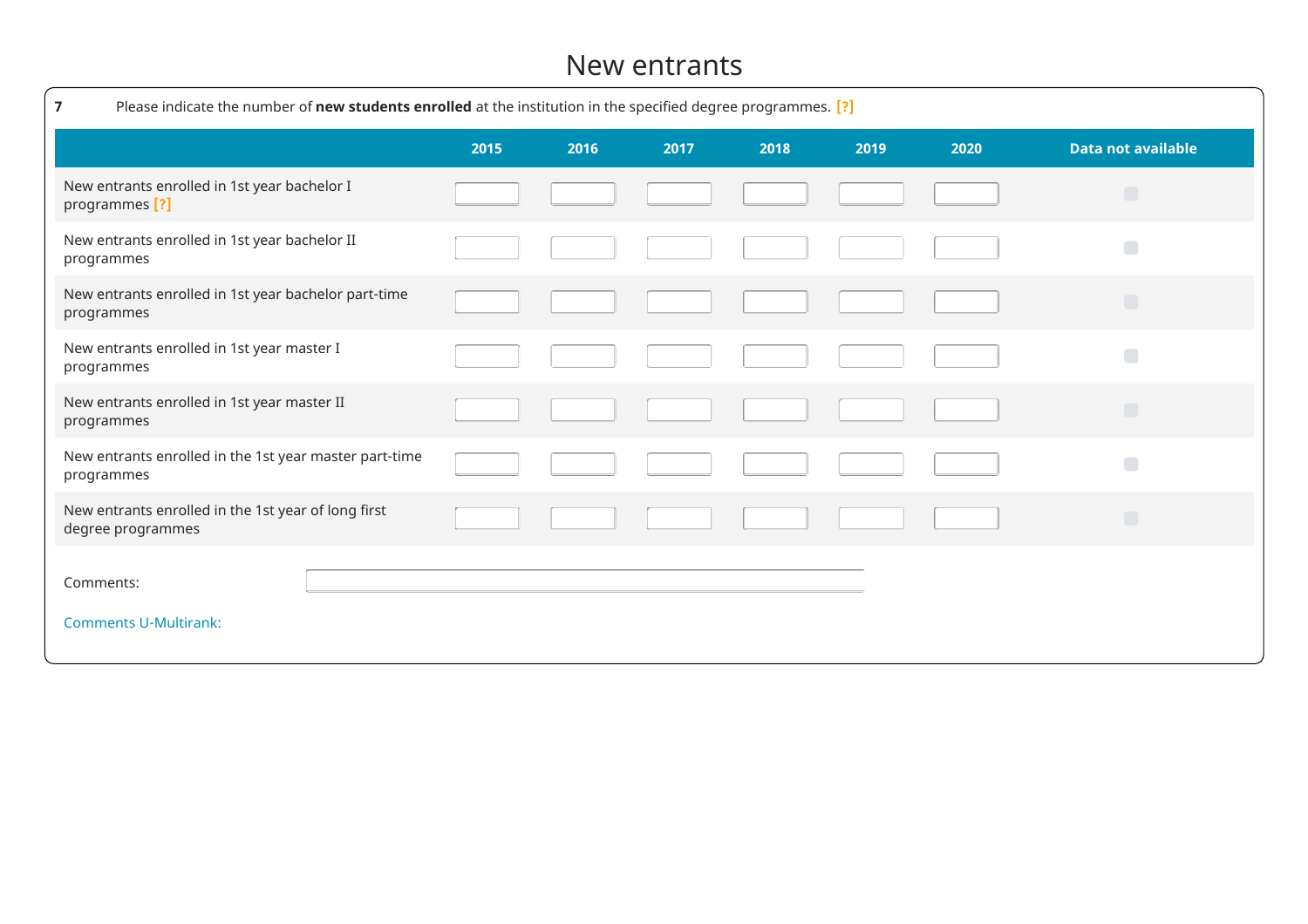### New entrants region

| 8                                                                                             | Please indicate the number of new entrants from the institution's region. [?]           |            |                   |                                        |                           |                            |                       |             |                                |
|-----------------------------------------------------------------------------------------------|-----------------------------------------------------------------------------------------|------------|-------------------|----------------------------------------|---------------------------|----------------------------|-----------------------|-------------|--------------------------------|
|                                                                                               | If exact data are not available please specify the range that fits best your situation. |            |                   |                                        |                           |                            |                       |             |                                |
|                                                                                               |                                                                                         |            |                   |                                        | Or choose range:          |                            |                       |             |                                |
|                                                                                               | percentage                                                                              | 0%         | Above 0<br>to 25% | Above 25<br>to 50%                     | <b>Above 50</b><br>to 75% | <b>More</b><br>than<br>75% | <b>Clear</b><br>range | <b>Year</b> | <b>Data not avail-</b><br>able |
| Percentage of new entrants in bachelor<br>programmes coming from the<br>institution's region: |                                                                                         | $\bigcirc$ | $\bigcirc$        | $\bigcirc$<br><b>Contract Contract</b> | $\bigcirc$                | $\bigcirc$                 | $\bigcirc$            | 2020        | $\Box$                         |
| Region used:                                                                                  |                                                                                         |            |                   |                                        |                           |                            |                       |             |                                |
| Comments:                                                                                     |                                                                                         |            |                   |                                        |                           |                            |                       |             |                                |
| <b>Comments U-Multirank:</b>                                                                  |                                                                                         |            |                   |                                        |                           |                            |                       |             |                                |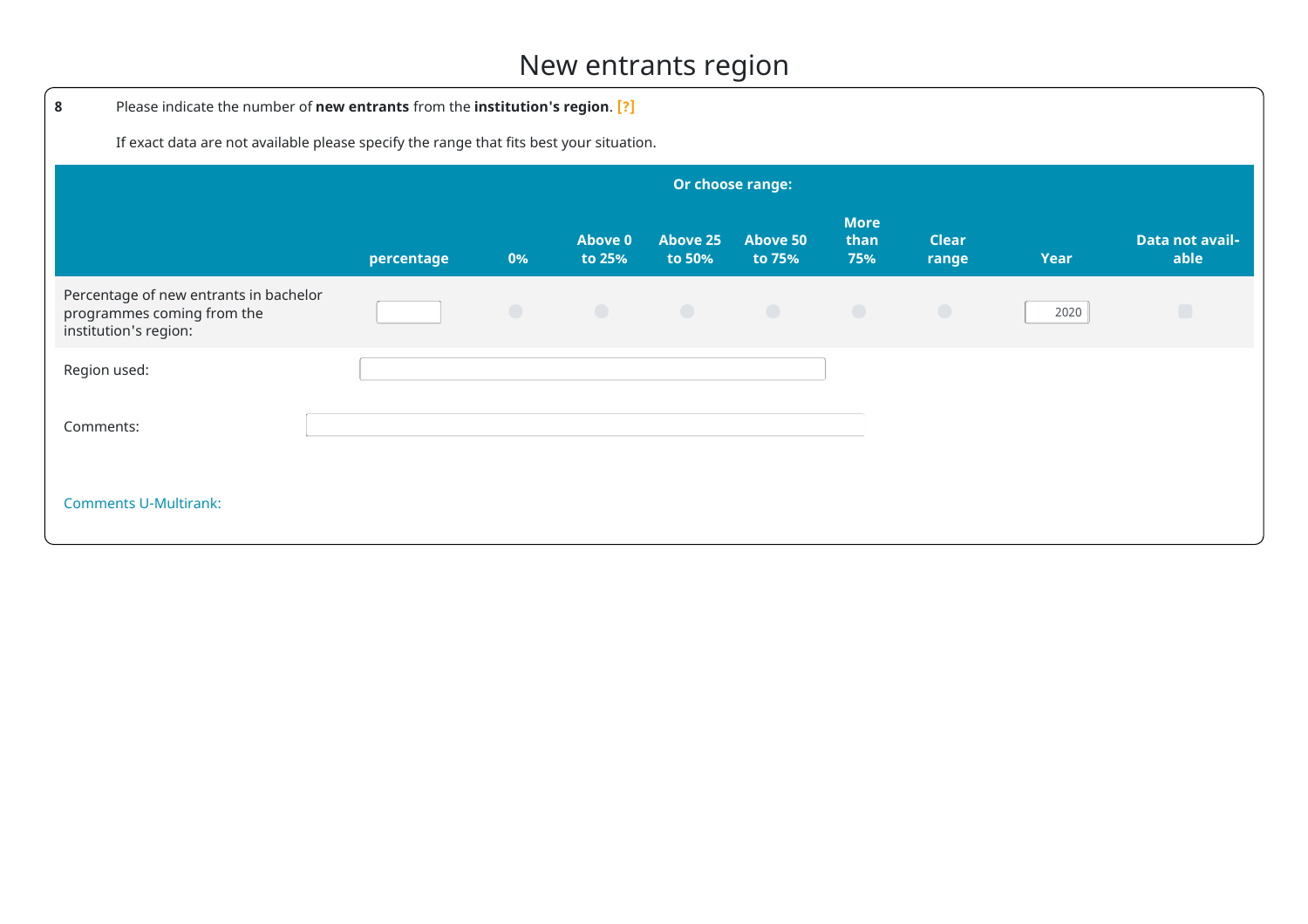### Transfer Students

| 9         | Please indicate whether your institution has a significant number of transfer students (students coming from other universities, taking up studies at your institution in the<br>second, third, fourth, fifth year of studies). [?] |      |      |      |  |  |  |
|-----------|-------------------------------------------------------------------------------------------------------------------------------------------------------------------------------------------------------------------------------------|------|------|------|--|--|--|
|           | Not applicable                                                                                                                                                                                                                      |      |      |      |  |  |  |
|           |                                                                                                                                                                                                                                     | 2018 | 2019 | 2020 |  |  |  |
|           | Transfer students at Bachelor level                                                                                                                                                                                                 |      |      |      |  |  |  |
|           | Transfer students at Master level                                                                                                                                                                                                   |      |      |      |  |  |  |
| Comments: |                                                                                                                                                                                                                                     |      |      |      |  |  |  |
|           | <b>Comments U-Multirank:</b>                                                                                                                                                                                                        |      |      |      |  |  |  |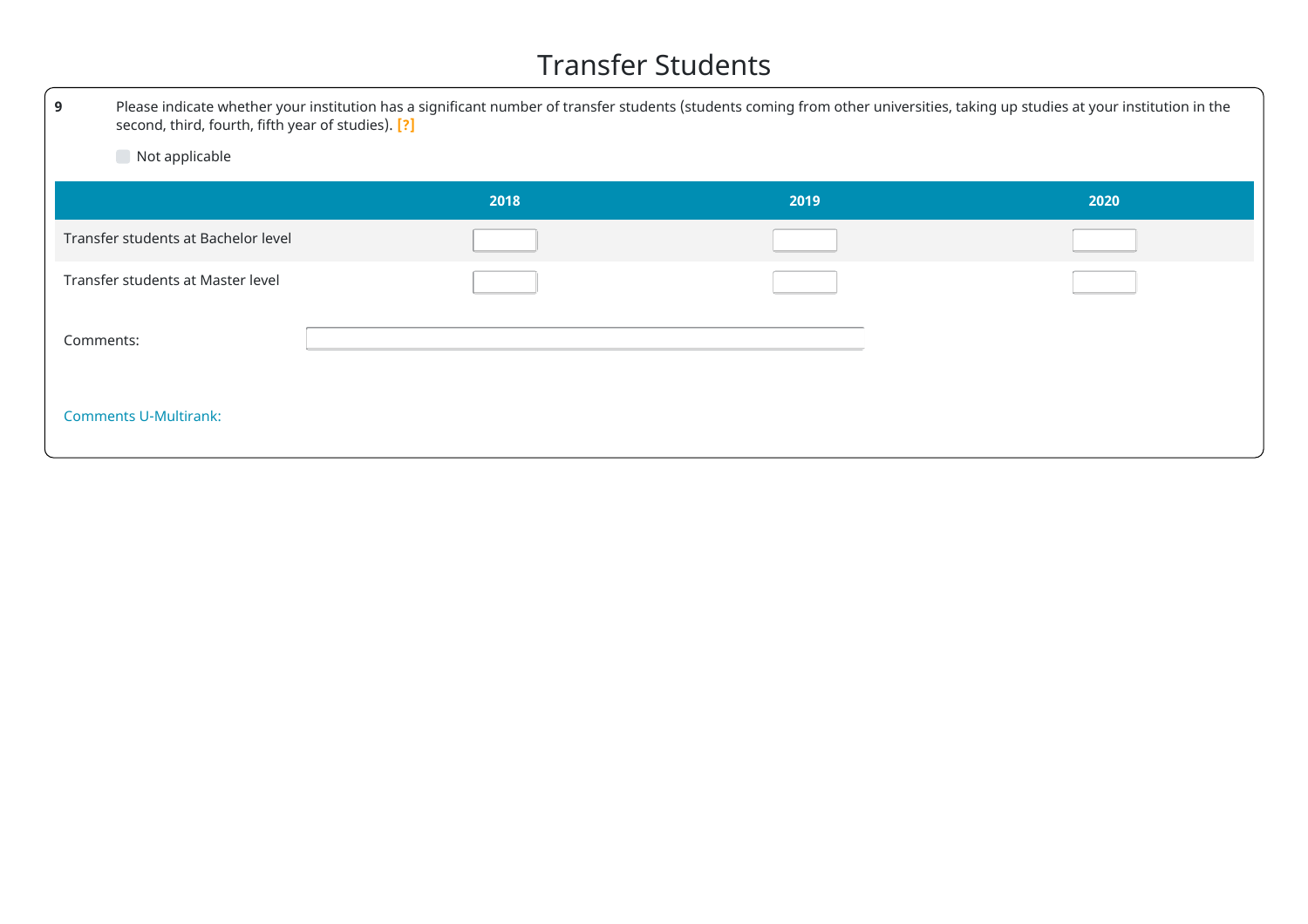### Internships

| 10                                                                | Please indicate the number of students who did an internship. [?]                                                                               |      |      |                           |  |  |  |  |  |  |
|-------------------------------------------------------------------|-------------------------------------------------------------------------------------------------------------------------------------------------|------|------|---------------------------|--|--|--|--|--|--|
|                                                                   | Please only enter the number of internships that have actually taken place, although the Covid-19 pandemic may have prevented some internships. |      |      |                           |  |  |  |  |  |  |
|                                                                   | 2018                                                                                                                                            | 2019 | 2020 | <b>Data not available</b> |  |  |  |  |  |  |
| Students in internships                                           |                                                                                                                                                 |      |      |                           |  |  |  |  |  |  |
| thereof in internships located<br>in the institution's region [?] |                                                                                                                                                 |      |      |                           |  |  |  |  |  |  |
| thereof in internships abroad [?]                                 |                                                                                                                                                 |      |      |                           |  |  |  |  |  |  |
| Comments:                                                         |                                                                                                                                                 |      |      |                           |  |  |  |  |  |  |
| <b>Comments U-Multirank:</b>                                      |                                                                                                                                                 |      |      |                           |  |  |  |  |  |  |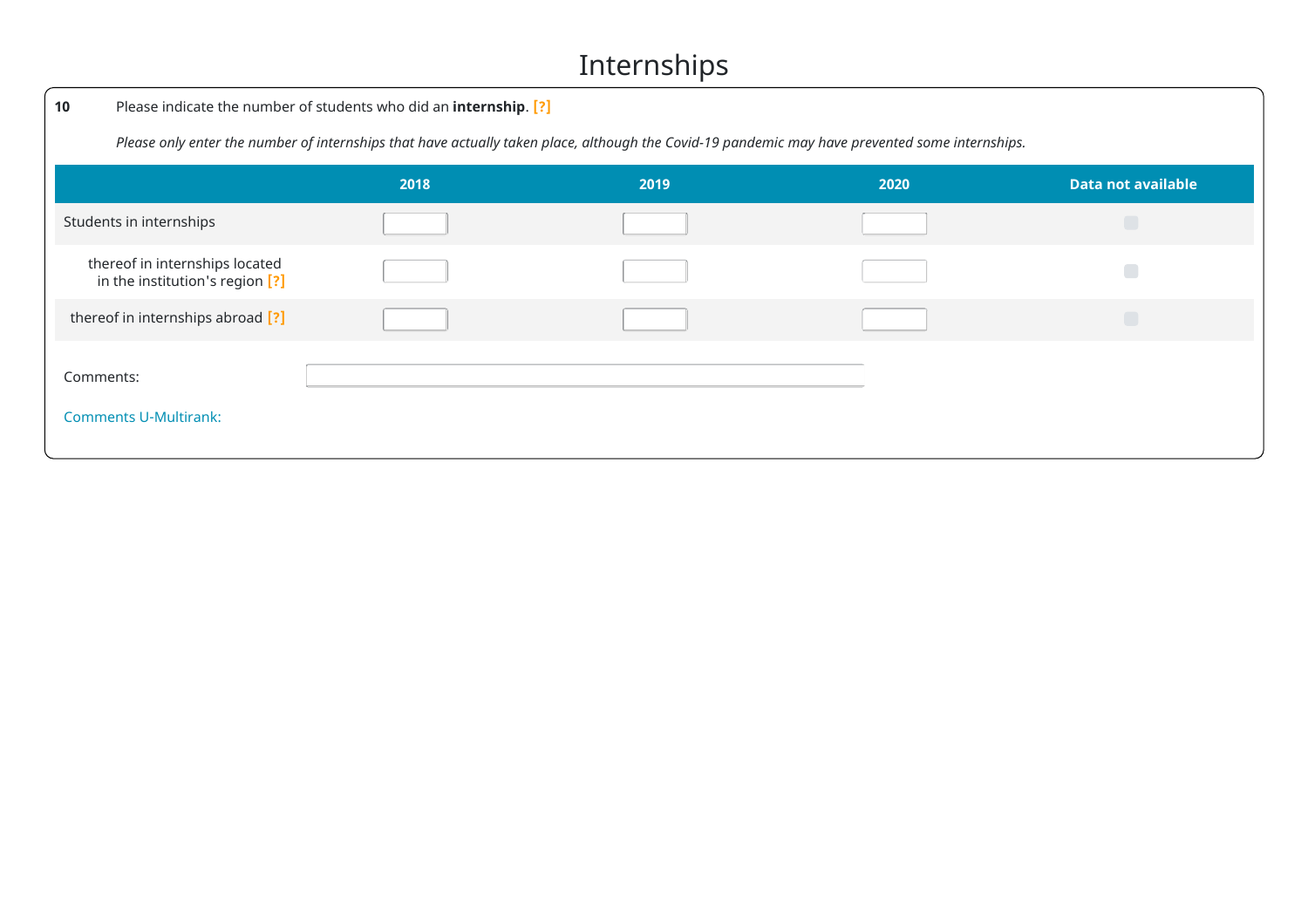#### Graduates

| Please indicate the number of graduates by level of programme. [?]<br>11 |      |      |      |                                         |  |  |  |  |
|--------------------------------------------------------------------------|------|------|------|-----------------------------------------|--|--|--|--|
|                                                                          | 2018 | 2019 | 2020 | <b>Data not available</b>               |  |  |  |  |
| Short degree                                                             |      |      |      | $\Box$                                  |  |  |  |  |
| Bachelor_I                                                               |      |      |      | $\begin{array}{ccc} \hline \end{array}$ |  |  |  |  |
| Bachelor_II                                                              |      |      |      | $\Box$                                  |  |  |  |  |
| Bachelor part-time                                                       |      |      |      | $\Box$                                  |  |  |  |  |
| Master_I                                                                 |      |      |      | $\Box$                                  |  |  |  |  |
| Master_II                                                                |      |      |      | $\Box$                                  |  |  |  |  |
| Master part-time                                                         |      |      |      | $\Box$                                  |  |  |  |  |
| Long first degree                                                        |      |      |      | $\Box$                                  |  |  |  |  |
| Doctorate/PhD                                                            |      |      |      | $\Box$                                  |  |  |  |  |
| thereof doctoral graduates<br>with foreign nationality [?]               |      |      |      | $\Box$                                  |  |  |  |  |
| thereof female doctoral<br>graduates                                     |      |      |      | $\Box$                                  |  |  |  |  |
| Comments:<br><b>Comments U-Multirank:</b>                                |      |      |      |                                         |  |  |  |  |
|                                                                          |      |      |      |                                         |  |  |  |  |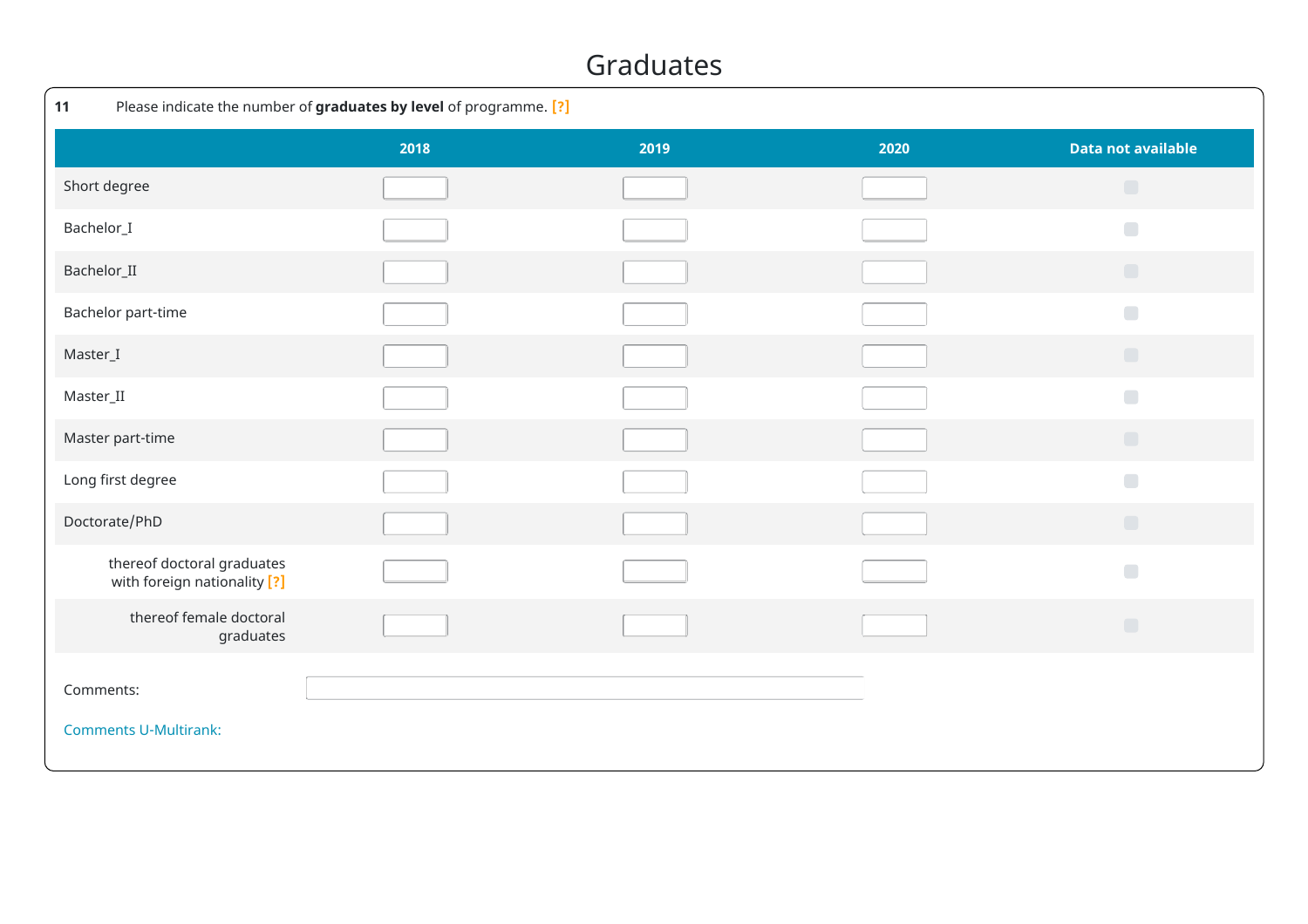#### Graduates on time

| Please indicate the number of students who graduated within the standard period of study. [?]<br>12 |      |      |      |                           |  |  |  |  |
|-----------------------------------------------------------------------------------------------------|------|------|------|---------------------------|--|--|--|--|
| <b>Level of programme</b>                                                                           | 2018 | 2019 | 2020 | <b>Data not available</b> |  |  |  |  |
| Bachelor_I                                                                                          |      |      |      | $\Box$                    |  |  |  |  |
| Bachelor_II                                                                                         |      |      |      | $\Box$                    |  |  |  |  |
| Bachelor part-time                                                                                  |      |      |      | $\Box$                    |  |  |  |  |
| Master_I                                                                                            |      |      |      | $\Box$                    |  |  |  |  |
| Master_II                                                                                           |      |      |      | $\Box$                    |  |  |  |  |
| Master part-time                                                                                    |      |      |      | $\Box$                    |  |  |  |  |
| Long first degree                                                                                   |      |      |      | $\Box$                    |  |  |  |  |
| Comments:                                                                                           |      |      |      |                           |  |  |  |  |
| <b>Comments U-Multirank:</b>                                                                        |      |      |      |                           |  |  |  |  |
|                                                                                                     |      |      |      |                           |  |  |  |  |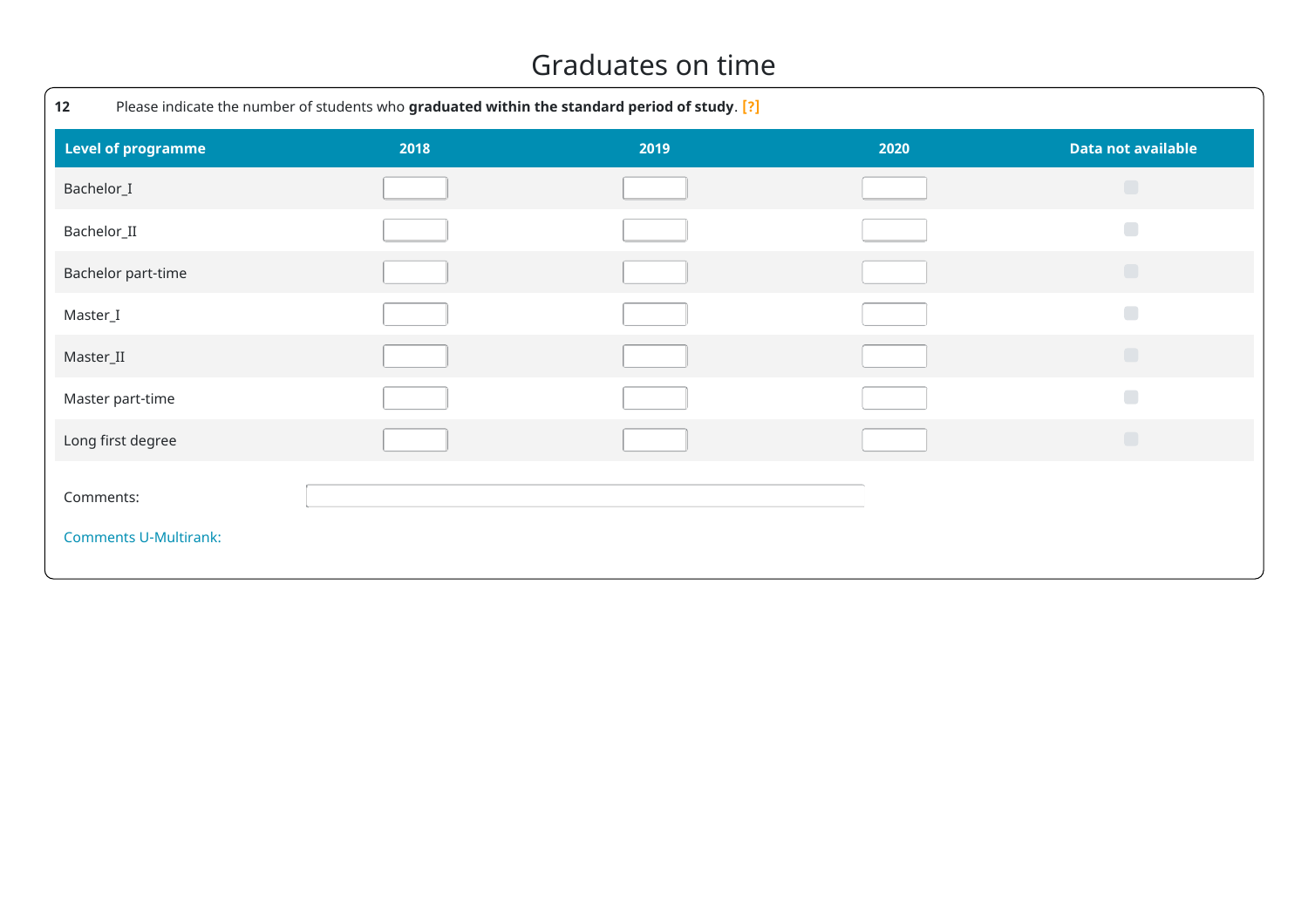### Graduates by field

| 13<br>Please indicate the number of graduates by educational field for the most recent reference year available. [?] |                                  |                           |
|----------------------------------------------------------------------------------------------------------------------|----------------------------------|---------------------------|
| <b>Field</b>                                                                                                         | <b>Select year of reference:</b> | <b>Data not available</b> |
| Education [?]                                                                                                        |                                  | $\Box$                    |
| Humanities and arts [?]                                                                                              |                                  | $\Box$                    |
| Social sciences [?]                                                                                                  |                                  | $\Box$                    |
| Business and law [?]                                                                                                 |                                  | $\Box$                    |
| Natural science, mathematics and statistics [?]                                                                      |                                  | $\Box$                    |
| Information and communication technologies [?]                                                                       |                                  | $\Box$                    |
| Engineering, manufacturing and construction [?]                                                                      |                                  | $\Box$                    |
| Agriculture forestry, fisheries and veterinary [?]                                                                   |                                  | $\Box$                    |
| Health and social welfare [?]                                                                                        |                                  | $\Box$                    |
| Services <sup>[?]</sup>                                                                                              |                                  | $\Box$                    |
| Comments:<br><b>Comments U-Multirank:</b>                                                                            |                                  |                           |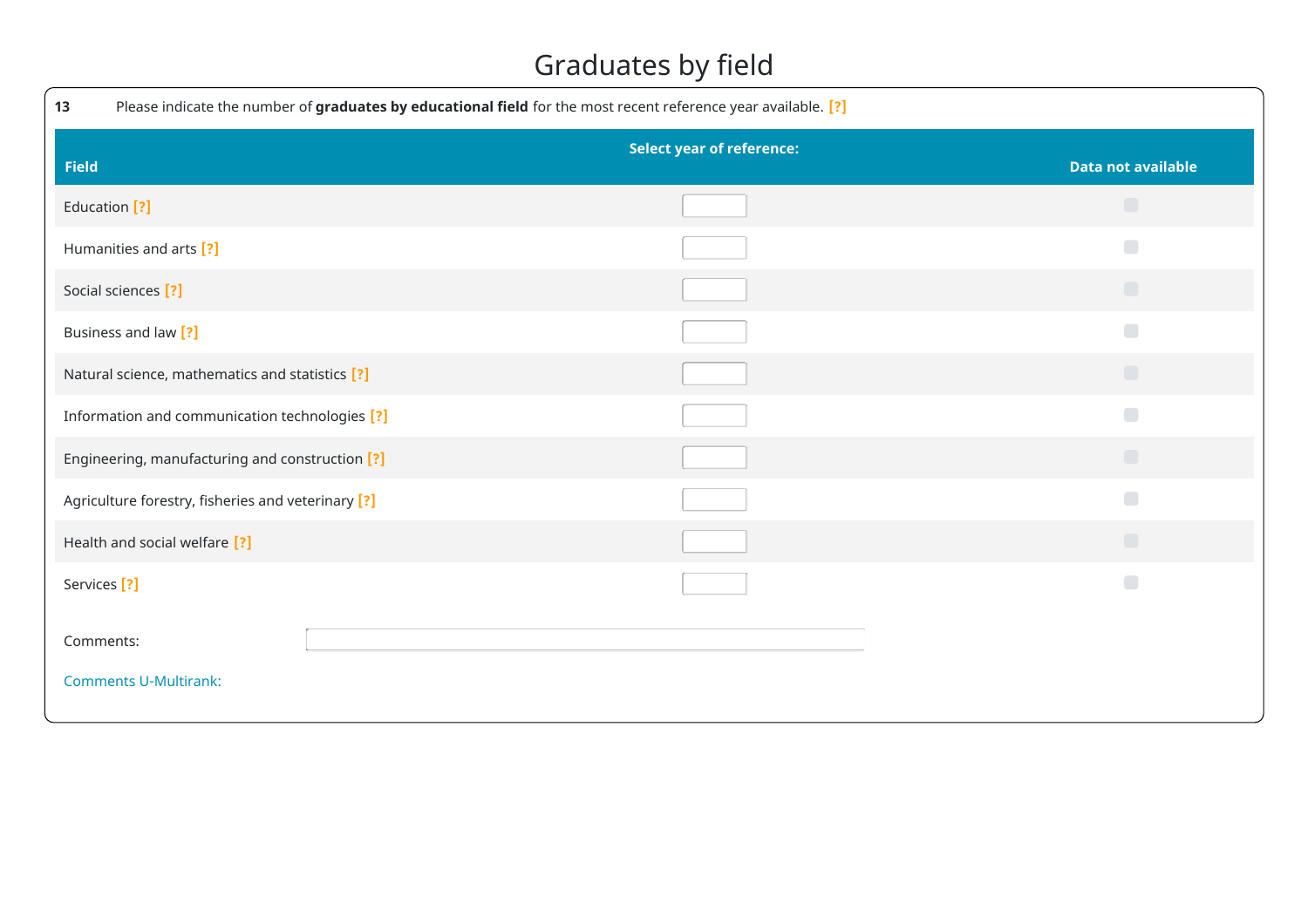# Graduate unemployment

| 14                           | Please indicate the percentage of 2018 graduates who were unemployed 18 months after graduation. Exclude those that continued their Higher Education studies. If no<br>data for the 2018 cohort exists, please indicate to which cohort you are referring. [?] |            |                         |                          |                           |                            |                       |                    |                         |
|------------------------------|----------------------------------------------------------------------------------------------------------------------------------------------------------------------------------------------------------------------------------------------------------------|------------|-------------------------|--------------------------|---------------------------|----------------------------|-----------------------|--------------------|-------------------------|
| Data not available           |                                                                                                                                                                                                                                                                |            |                         |                          |                           |                            |                       |                    |                         |
|                              | Or choose range:                                                                                                                                                                                                                                               |            |                         |                          |                           |                            |                       |                    |                         |
| <b>Level of programme</b>    | percentage                                                                                                                                                                                                                                                     | 0%         | <b>Above 0</b><br>to 5% | <b>Above 5</b><br>to 10% | <b>Above 10</b><br>to 25% | <b>More</b><br>than<br>25% | <b>Clear</b><br>range | <b>Cohort year</b> | Data not avail-<br>able |
| Bachelor                     |                                                                                                                                                                                                                                                                | $\bigcirc$ | $\bigcirc$              | $\bigcirc$               | $\bigcirc$                | $\bigcirc$                 | $\bigcirc$            | 2018               | $\Box$                  |
| Master                       |                                                                                                                                                                                                                                                                | $\bigcirc$ | $\bigcirc$              | $\bigcirc$               | $\bigcirc$                | $\bigcirc$                 | $\bigodot$            | 2018               | $\Box$                  |
| Long first degree            |                                                                                                                                                                                                                                                                | $\bigcirc$ | $\bigcirc$              | $\bigcirc$               | $\bigcirc$                | $\bigcirc$                 | $\bigcirc$            | 2018               | $\Box$                  |
| Reference period used [?]    | please choose                                                                                                                                                                                                                                                  |            |                         |                          |                           |                            |                       |                    |                         |
| Comments:                    |                                                                                                                                                                                                                                                                |            |                         |                          |                           |                            |                       |                    |                         |
| <b>Comments U-Multirank:</b> |                                                                                                                                                                                                                                                                |            |                         |                          |                           |                            |                       |                    |                         |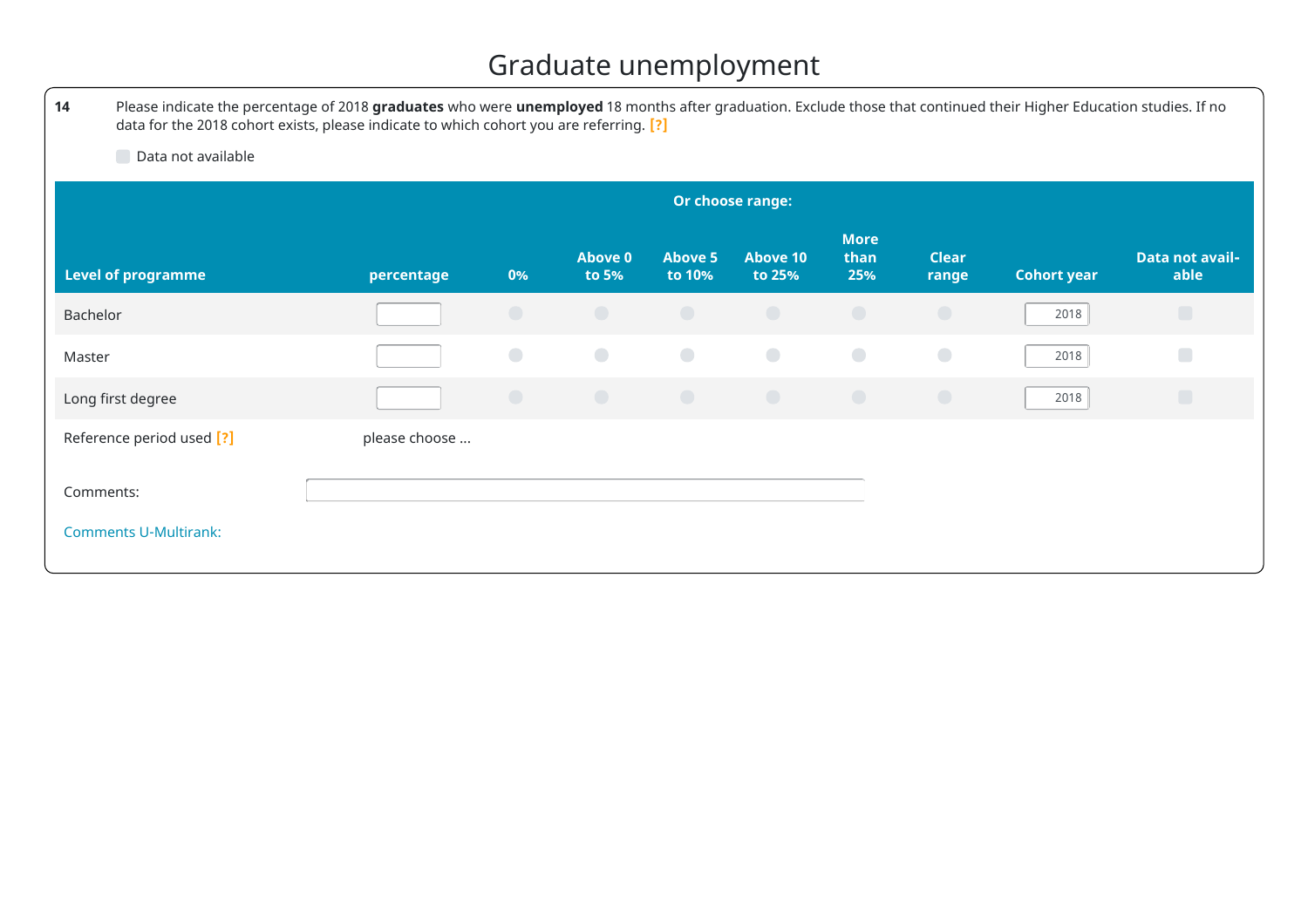### Graduates in region

**15** Please indicate the percentage of 2018 **graduates that work in the region** in 2020 (some 18 months later). If no data for the 2018 cohort exists, please indicate the cohort you are referring to. **[?]**

Data not available

|                                           | Or choose range: |            |                          |                           |                           |                            |                       |                    |                         |
|-------------------------------------------|------------------|------------|--------------------------|---------------------------|---------------------------|----------------------------|-----------------------|--------------------|-------------------------|
| <b>Level of programme</b>                 | percentage       | 0%         | <b>Above 0</b><br>to 25% | <b>Above 25</b><br>to 50% | <b>Above 50</b><br>to 75% | <b>More</b><br>than<br>75% | <b>Clear</b><br>range | <b>Cohort year</b> | Data not avail-<br>able |
| Bachelor                                  |                  | $\bigcirc$ | $\bigcirc$               | $\bigcirc$                | $\bigcirc$                | $\bigcirc$                 | $\bigcirc$            | 2018               | $\Box$                  |
| Master                                    |                  | $\bigcirc$ | $\bigcirc$               | $\bullet$                 | $\bullet$                 | $\bigcirc$                 | $\bigcirc$            | 2018               | $\Box$                  |
| Long first degree                         |                  | $\bigcirc$ | $\bigcirc$               | $\bigcirc$                | $\bigcirc$                | $\bigcirc$                 | $\bigcirc$            | 2018               | $\Box$                  |
| Region used:                              |                  |            |                          |                           |                           |                            |                       |                    |                         |
| Comments:<br><b>Comments U-Multirank:</b> |                  |            |                          |                           |                           |                            |                       |                    |                         |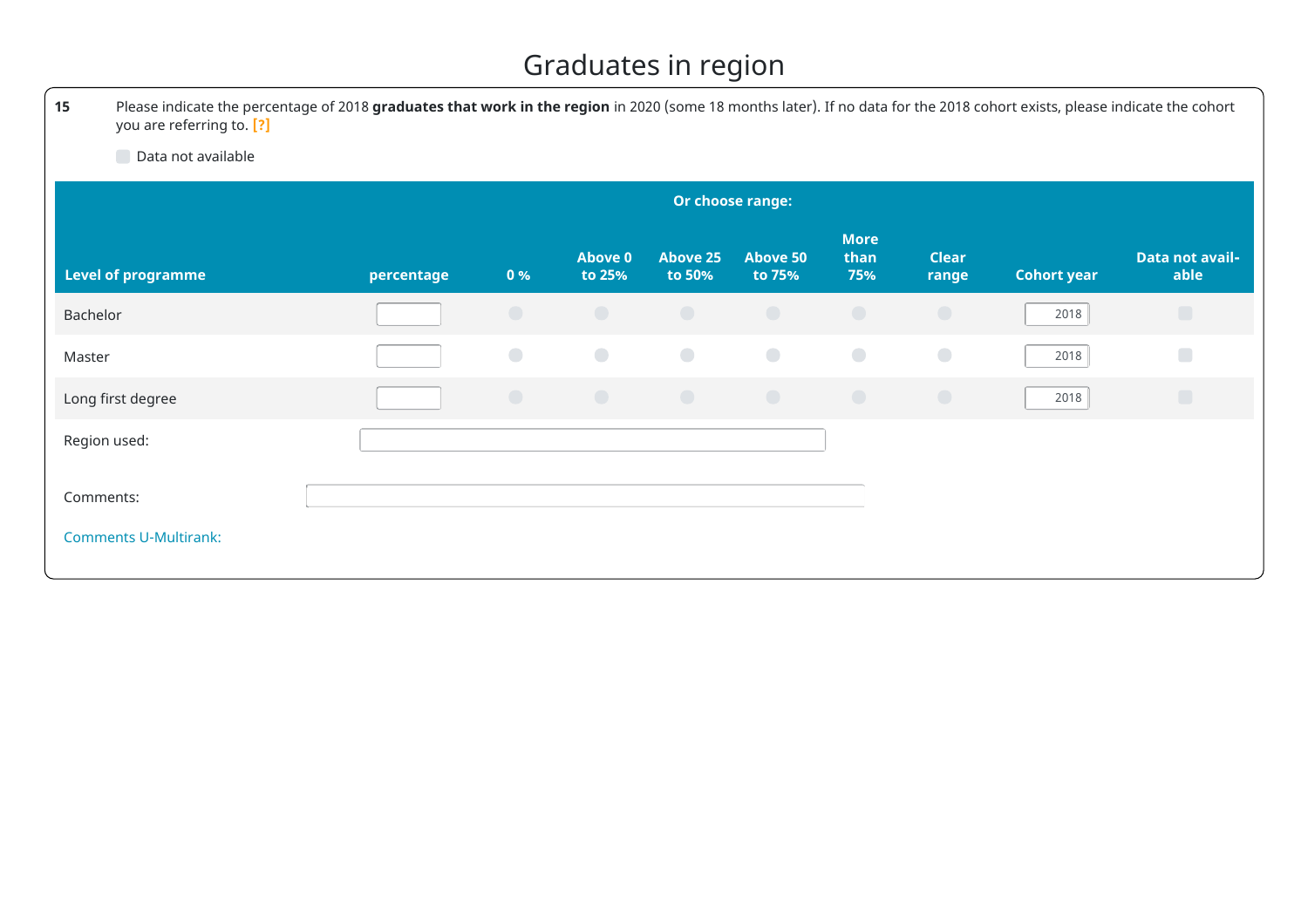#### Academic staff

| Please indicate the number of academic staff. [?]<br>16<br>Please enter decimals for FTE with a ".". For instance, 9.12 instead of 9,12. |                                                                                                                                   |      |      |                                         |  |  |  |  |
|------------------------------------------------------------------------------------------------------------------------------------------|-----------------------------------------------------------------------------------------------------------------------------------|------|------|-----------------------------------------|--|--|--|--|
|                                                                                                                                          | 2018                                                                                                                              | 2019 | 2020 | <b>Data not available</b>               |  |  |  |  |
| Total academic staff in<br>full time equivalents (fte) [?]                                                                               |                                                                                                                                   |      |      | $\Box$                                  |  |  |  |  |
| Academic staff head-count                                                                                                                |                                                                                                                                   |      |      | $\Box$                                  |  |  |  |  |
| thereof academic staff with<br>foreign nationality [?]                                                                                   |                                                                                                                                   |      |      | $\Box$                                  |  |  |  |  |
| thereof female<br>academic staff                                                                                                         |                                                                                                                                   |      |      | $\Box$                                  |  |  |  |  |
| Professors head-count [?]                                                                                                                |                                                                                                                                   |      |      | $\Box$                                  |  |  |  |  |
| thereof professors with<br>foreign nationality [?]                                                                                       |                                                                                                                                   |      |      | $\Box$                                  |  |  |  |  |
| thereof female<br>professors                                                                                                             |                                                                                                                                   |      |      | $\Box$                                  |  |  |  |  |
| Are doctoral candidates counted as<br>academic staff? [?]                                                                                | yes as academic staff<br>$\bigcirc$ no as students<br>Some as academic staff & some as students<br>o no doctoral programs offered |      |      |                                         |  |  |  |  |
| Doctoral candidates counted as academic<br>staff in full time equivalents (fte) [?]                                                      |                                                                                                                                   |      |      | $\begin{array}{ccc} \hline \end{array}$ |  |  |  |  |
| Doctoral candidates counted as academic<br>staff head-count                                                                              |                                                                                                                                   |      |      | $\Box$                                  |  |  |  |  |
| thereof candidates with<br>foreign nationality [?]                                                                                       |                                                                                                                                   |      |      | $\Box$                                  |  |  |  |  |
| Comments:                                                                                                                                |                                                                                                                                   |      |      |                                         |  |  |  |  |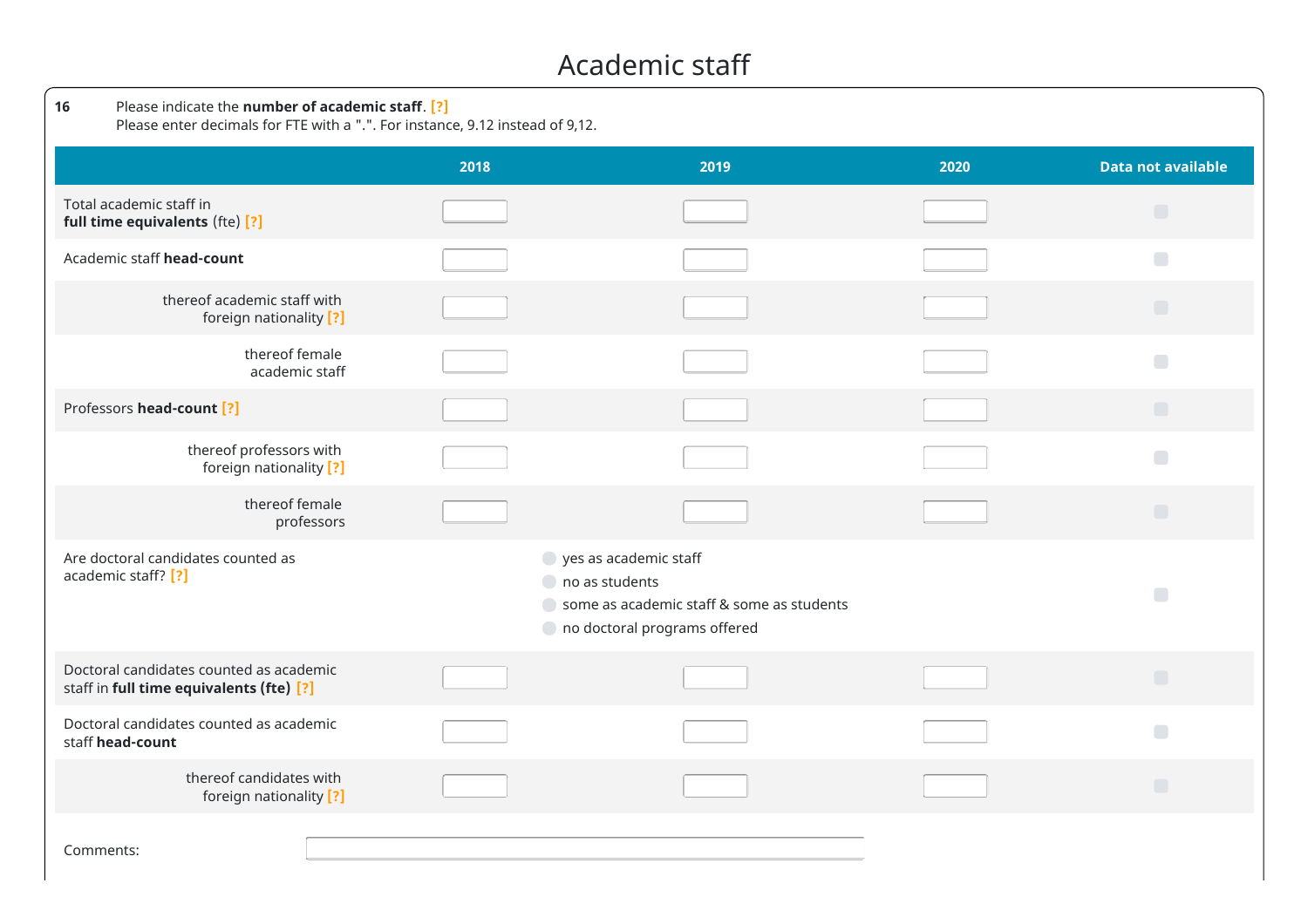#### Post-docs

| 17                           | Please indicate the number of persons (head-count) holding a post-doc position. [?] |      |      |                           |  |  |  |  |
|------------------------------|-------------------------------------------------------------------------------------|------|------|---------------------------|--|--|--|--|
| Not applicable               |                                                                                     |      |      |                           |  |  |  |  |
|                              | 2018                                                                                | 2019 | 2020 | <b>Data not available</b> |  |  |  |  |
| Post docs<br>(head-count)    |                                                                                     |      |      |                           |  |  |  |  |
| thereof female post-docs     |                                                                                     |      |      | $\Box$                    |  |  |  |  |
| Comments:                    |                                                                                     |      |      |                           |  |  |  |  |
| <b>Comments U-Multirank:</b> |                                                                                     |      |      |                           |  |  |  |  |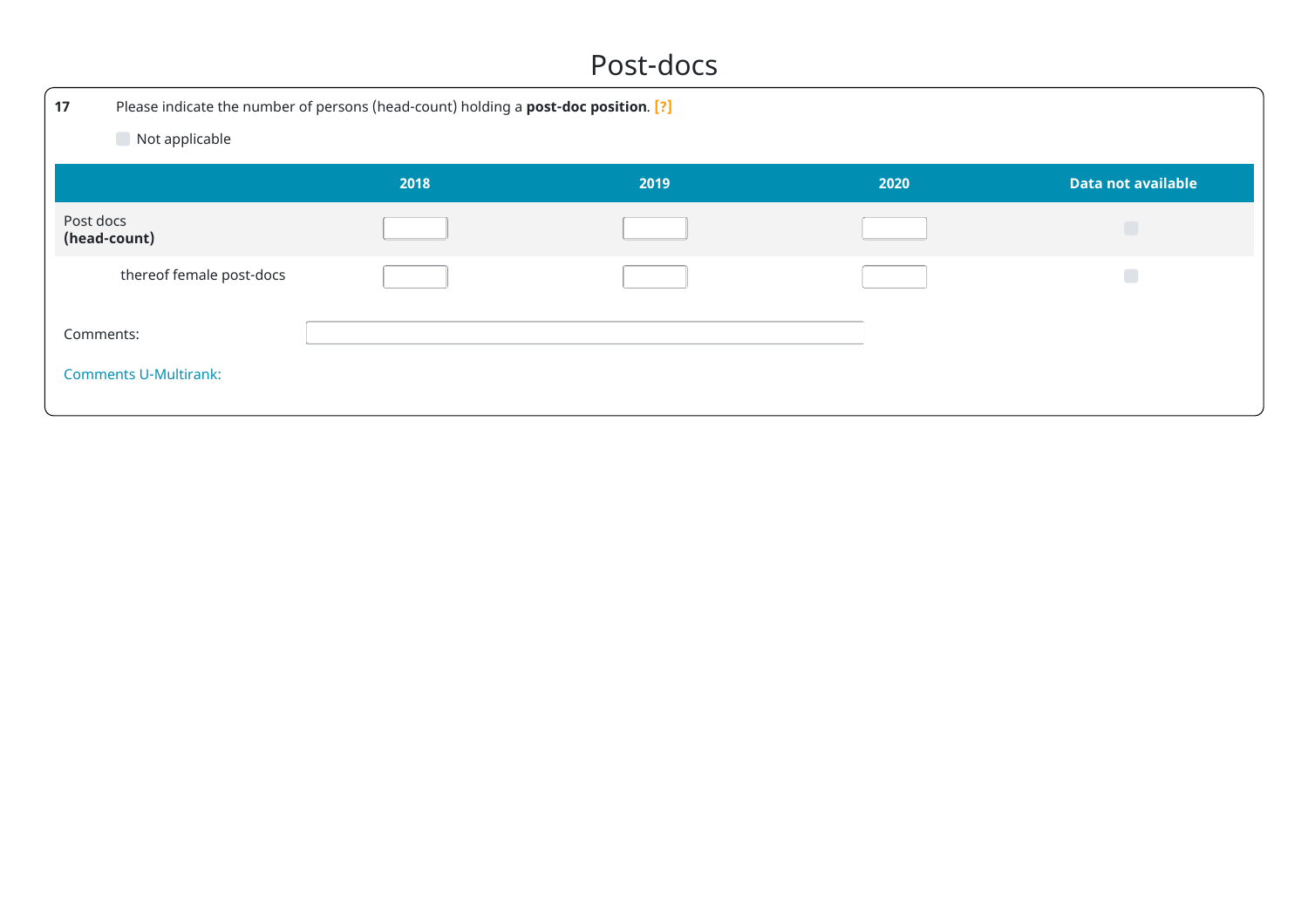### Currency and Factor

| 18                                          | Please indicate the currency used and the factor by which your financial information is multiplied. |
|---------------------------------------------|-----------------------------------------------------------------------------------------------------|
| Currency                                    | please choose                                                                                       |
| Factor by which the amount is<br>multiplied | please choose                                                                                       |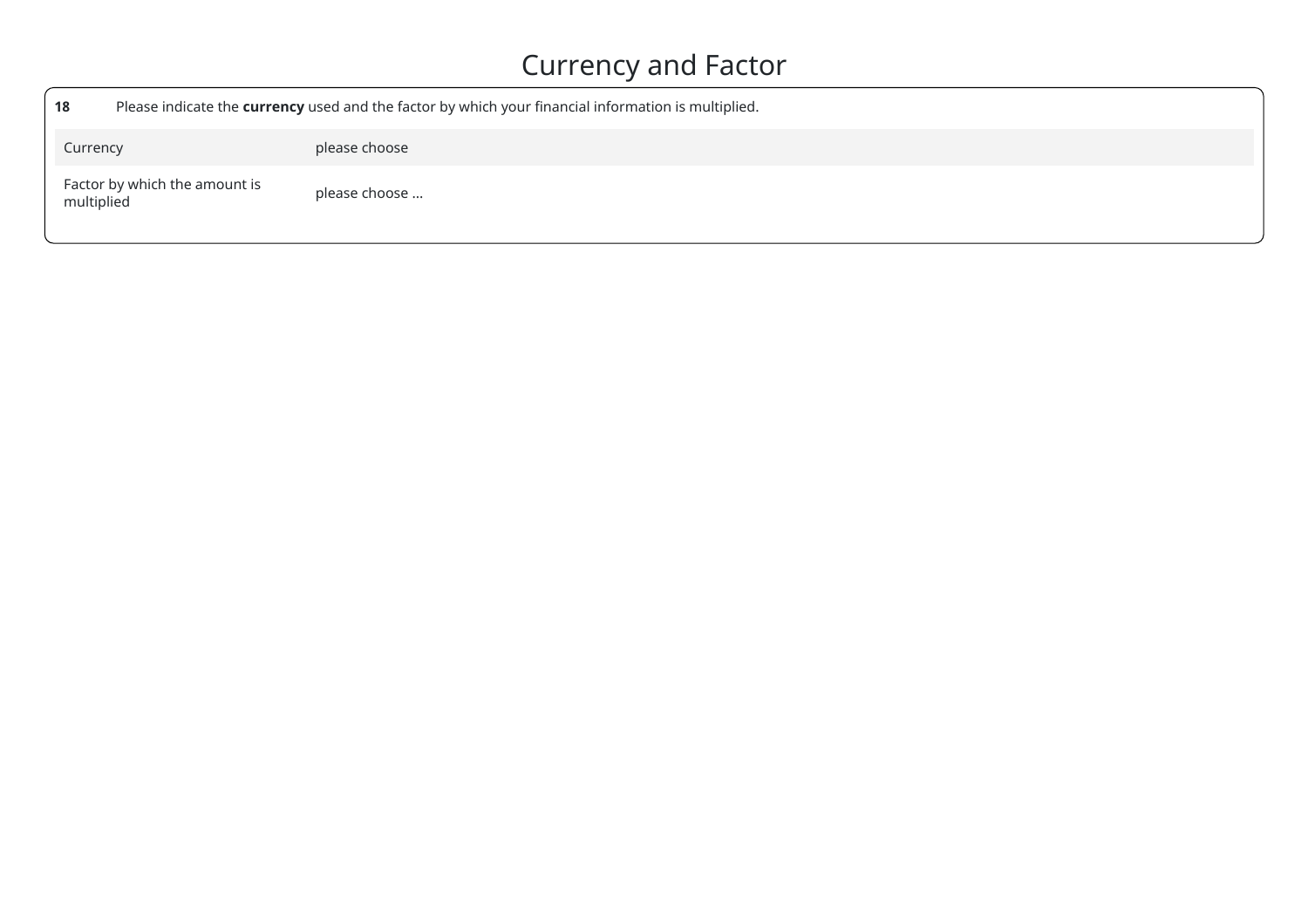#### Revenues

| 19                                                     | Please indicate the total revenues of your institution.                                              |      |      |      |                                      |                                         |
|--------------------------------------------------------|------------------------------------------------------------------------------------------------------|------|------|------|--------------------------------------|-----------------------------------------|
|                                                        |                                                                                                      | 2018 | 2019 | 2020 | <b>Factor and</b><br>currency chosen | <b>Data not avail-</b><br>able          |
| <b>Revenues by category</b>                            |                                                                                                      |      |      |      |                                      |                                         |
| Core budget [?]                                        |                                                                                                      |      |      |      | please choose<br>please choose       | $\Box$                                  |
| Tuition fees from students<br>in degree programmes [?] |                                                                                                      |      |      |      | please choose<br>please choose       |                                         |
|                                                        | Fees from courses organised within the framework<br>of continuing professional development (CPD) [?] |      |      |      | please choose<br>please choose       | $\Box$                                  |
|                                                        | External revenues from research [?]                                                                  |      |      |      | please choose<br>please choose       | $\begin{array}{c} \hline \end{array}$   |
|                                                        | thereof external revenues from<br>privately funded research contracts [?]                            |      |      |      | please choose<br>please choose       | $\begin{array}{ccc} \hline \end{array}$ |
|                                                        | Revenues from licensing agreements,<br>copyrighted products and royalties [?]                        |      |      |      | please choose<br>please choose       |                                         |
| Other revenues [?]                                     |                                                                                                      |      |      |      | please choose<br>please choose       | $\Box$                                  |
| <b>Overall total revenues</b>                          |                                                                                                      |      |      |      |                                      |                                         |
| Comments:                                              |                                                                                                      |      |      |      |                                      |                                         |
| <b>Comments U-Multirank:</b>                           |                                                                                                      |      |      |      |                                      |                                         |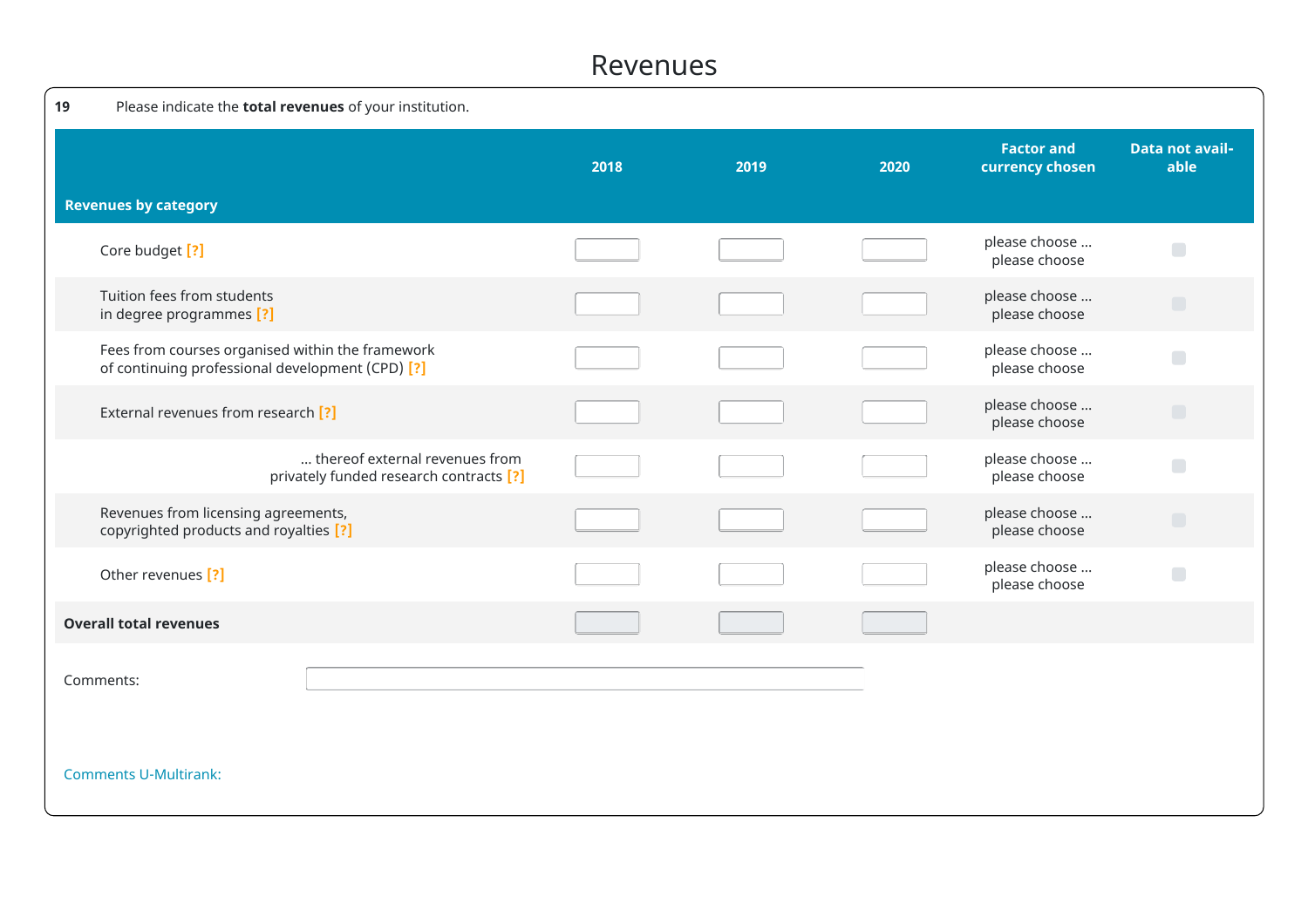### Revenues by source

| 20                                                                                            | Please indicate the share of tuition fees and external research revenues coming from international, national and regional sources. |          |          |                   |                           |  |  |  |
|-----------------------------------------------------------------------------------------------|------------------------------------------------------------------------------------------------------------------------------------|----------|----------|-------------------|---------------------------|--|--|--|
|                                                                                               |                                                                                                                                    | 2018     | 2019     | 2020              | <b>Data not available</b> |  |  |  |
| Tuition fees from international students as % of total tuition fee<br>revenues <sup>[?]</sup> |                                                                                                                                    | $\%$     | $\%$     | %                 | $\Box$                    |  |  |  |
| <b>External research revenues</b>                                                             |                                                                                                                                    |          |          |                   |                           |  |  |  |
| % from international sources [?]                                                              |                                                                                                                                    | $\%$     | $\%$     | %                 | $\Box$                    |  |  |  |
| % from national sources [?]                                                                   |                                                                                                                                    | $\%$     | %        | %                 | $\Box$                    |  |  |  |
| % from regional sources [?]                                                                   |                                                                                                                                    | $\%$     | $\%$     | %                 | $\Box$                    |  |  |  |
|                                                                                               | Total percentage<br>(should be 100%)                                                                                               | $0.00$ % | 0.00   % | $0.00 \,   \, \%$ |                           |  |  |  |
| Comments:                                                                                     |                                                                                                                                    |          |          |                   |                           |  |  |  |
| <b>Comments U-Multirank:</b>                                                                  |                                                                                                                                    |          |          |                   |                           |  |  |  |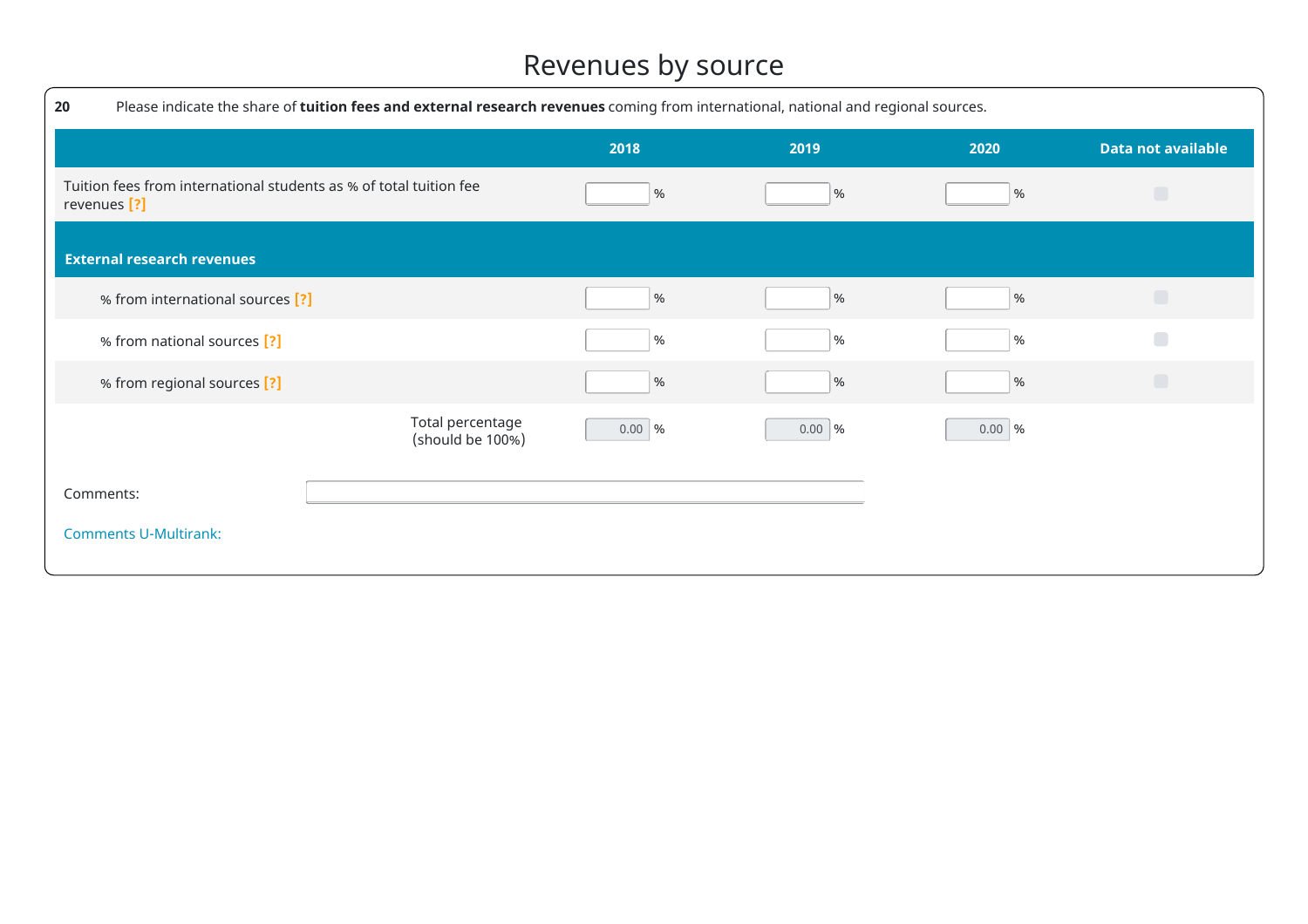### Expenditure

| 21        | Please indicate the <b>total expenditure</b> of your institution as a sum of its constituents. [?] |                                      |          |               |                   |                           |  |  |
|-----------|----------------------------------------------------------------------------------------------------|--------------------------------------|----------|---------------|-------------------|---------------------------|--|--|
|           | <b>Expenditure by activity</b>                                                                     |                                      | 2018     | 2019          | 2020              | <b>Data not available</b> |  |  |
|           | % on research [?]                                                                                  |                                      | %        | $\%$          | $\%$              | $\Box$                    |  |  |
|           | % on teaching [?]                                                                                  |                                      | $\%$     | %             | %                 | $\Box$                    |  |  |
|           | % on knowledge transfer [?]                                                                        |                                      | $\%$     | $\%$          | %                 | $\Box$                    |  |  |
|           | % on other activities [?]                                                                          |                                      | %        | %             | %                 | $\Box$                    |  |  |
|           |                                                                                                    | Total percentage<br>(should be 100%) | 0.00   % | $0.00$ %      | $0.00 \,   \, \%$ |                           |  |  |
|           | Calculation method used:                                                                           |                                      |          | please choose |                   |                           |  |  |
| Comments: |                                                                                                    |                                      |          |               |                   |                           |  |  |
|           | <b>Comments U-Multirank:</b>                                                                       |                                      |          |               |                   |                           |  |  |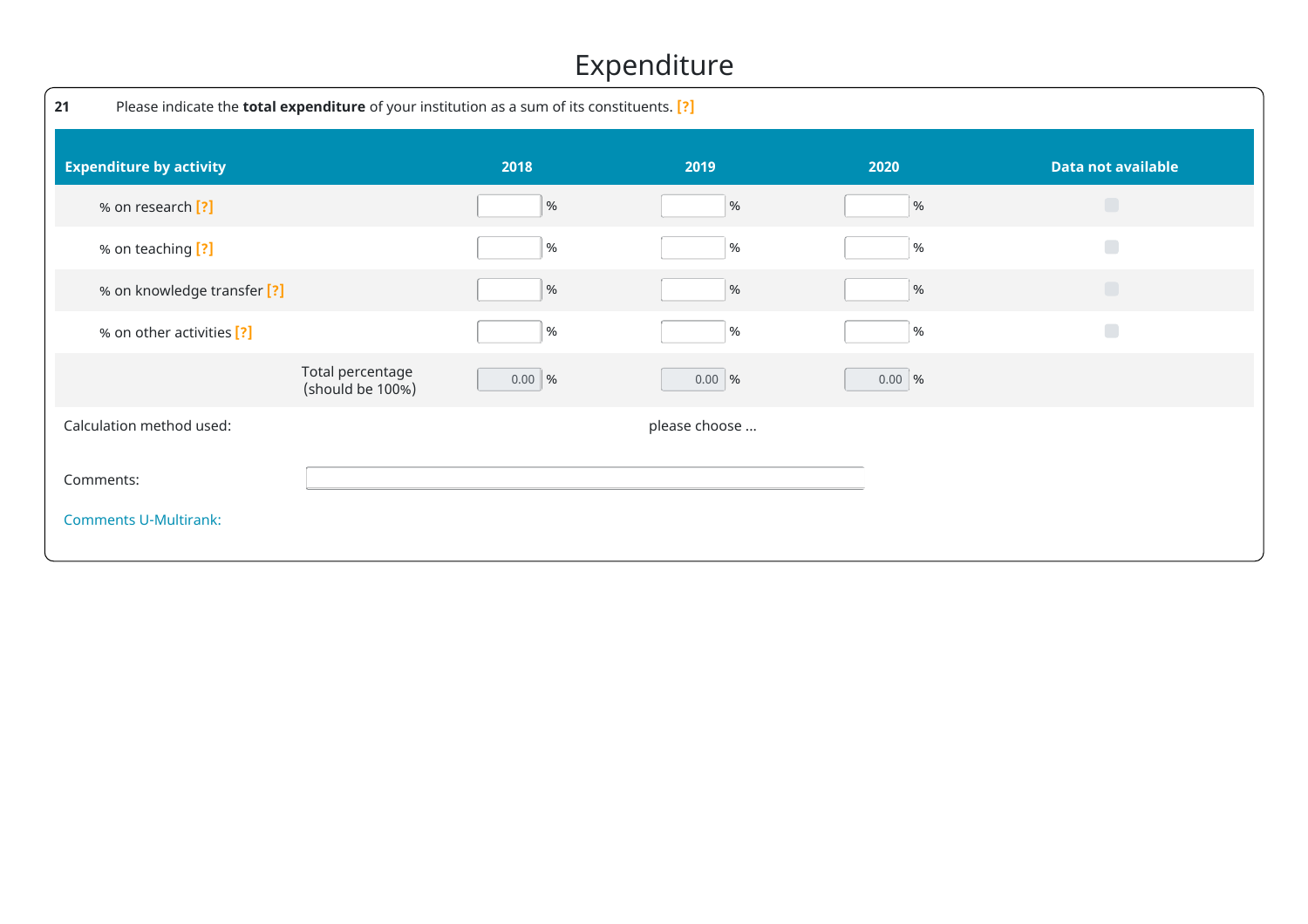### Research outputs

| 22                                         | Please indicate the number of professional publications and art-related research outputs |      |      |      |                    |  |  |  |
|--------------------------------------------|------------------------------------------------------------------------------------------|------|------|------|--------------------|--|--|--|
|                                            |                                                                                          | 2018 | 2019 | 2020 | Data not available |  |  |  |
| Number of professional publications [?]    |                                                                                          |      |      |      | $\Box$             |  |  |  |
| Number of art-related research outputs [?] |                                                                                          |      |      |      |                    |  |  |  |
| Comments:<br><b>Comments U-Multirank:</b>  |                                                                                          |      |      |      |                    |  |  |  |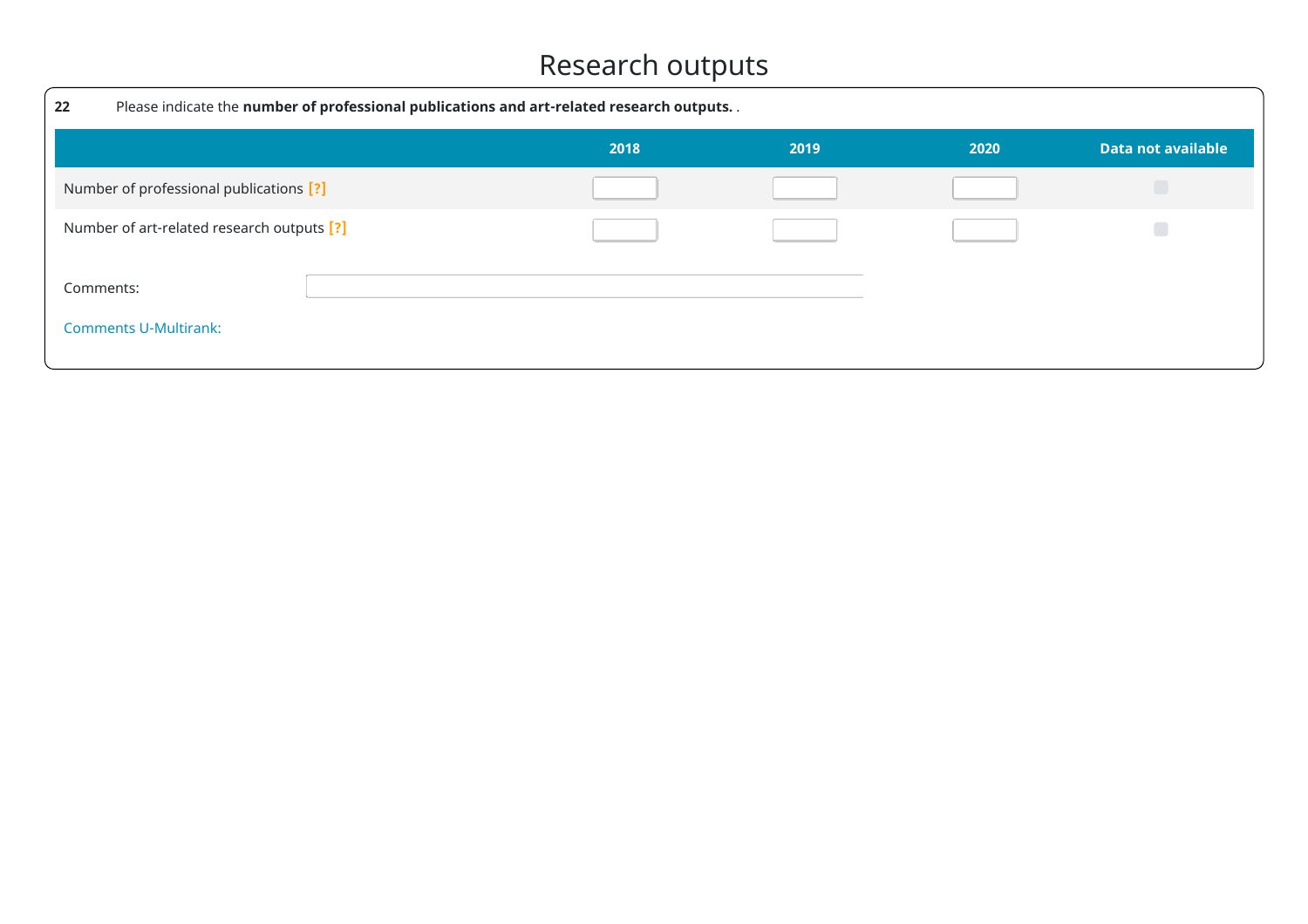### Graduate companies

| 23                                              | Please indicate the number of companies newly founded by graduates per year. |      |      |                    |  |  |  |  |
|-------------------------------------------------|------------------------------------------------------------------------------|------|------|--------------------|--|--|--|--|
|                                                 | 2018                                                                         | 2019 | 2020 | Data not available |  |  |  |  |
| Number of companies founded<br>by graduates [?] |                                                                              |      |      |                    |  |  |  |  |
| Comments:                                       |                                                                              |      |      |                    |  |  |  |  |
| <b>Comments U-Multirank:</b>                    |                                                                              |      |      |                    |  |  |  |  |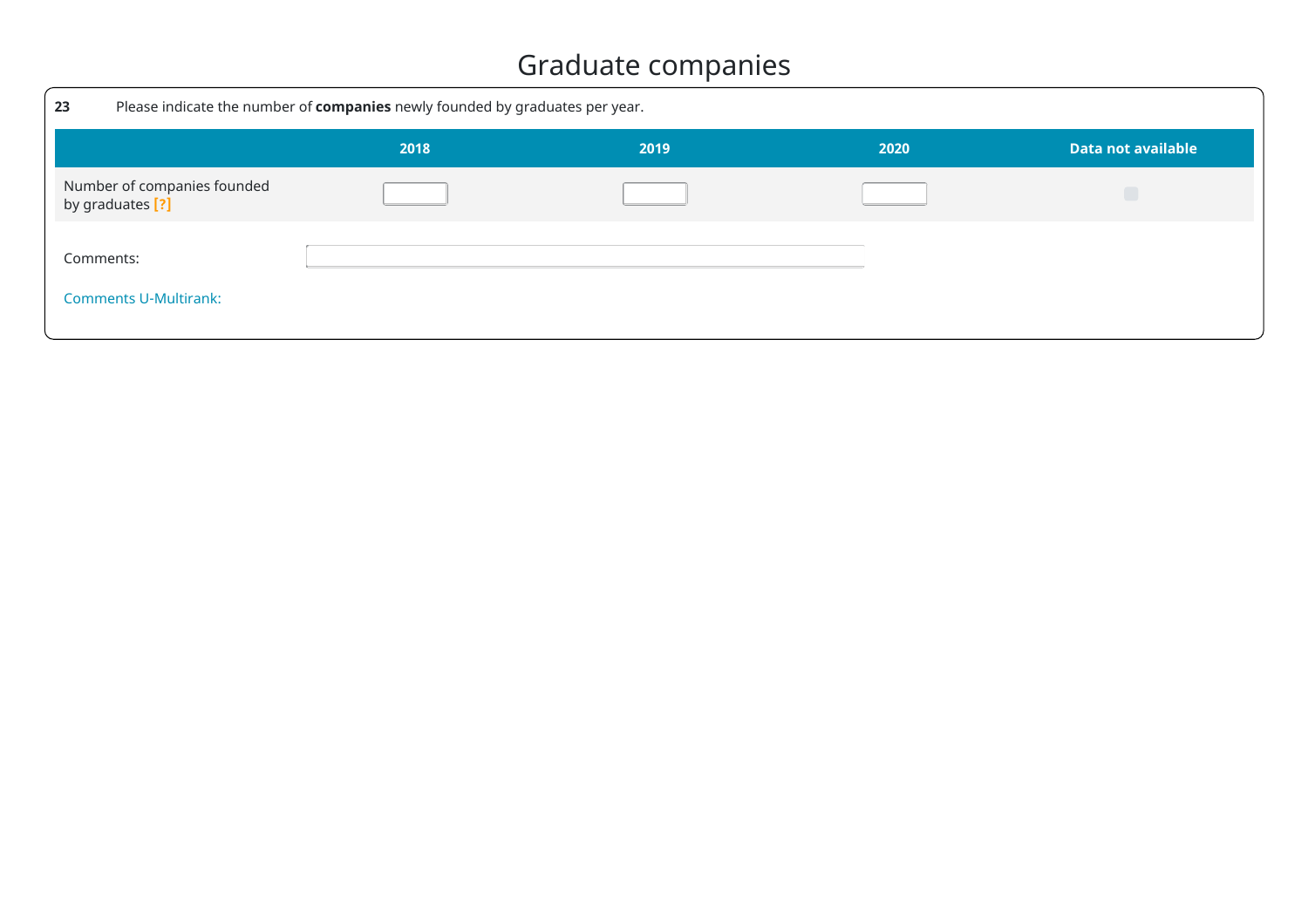### Spin-off companies

| 24                                                 | Please indicate the number of newly founded spin-off companies per year. |      |      |                           |  |  |
|----------------------------------------------------|--------------------------------------------------------------------------|------|------|---------------------------|--|--|
|                                                    | 2018                                                                     | 2019 | 2020 | <b>Data not available</b> |  |  |
| Number of newly founded spin-<br>off companies [?] |                                                                          |      |      |                           |  |  |
| Comments:<br><b>Comments U-Multirank:</b>          |                                                                          |      |      |                           |  |  |
|                                                    |                                                                          |      |      |                           |  |  |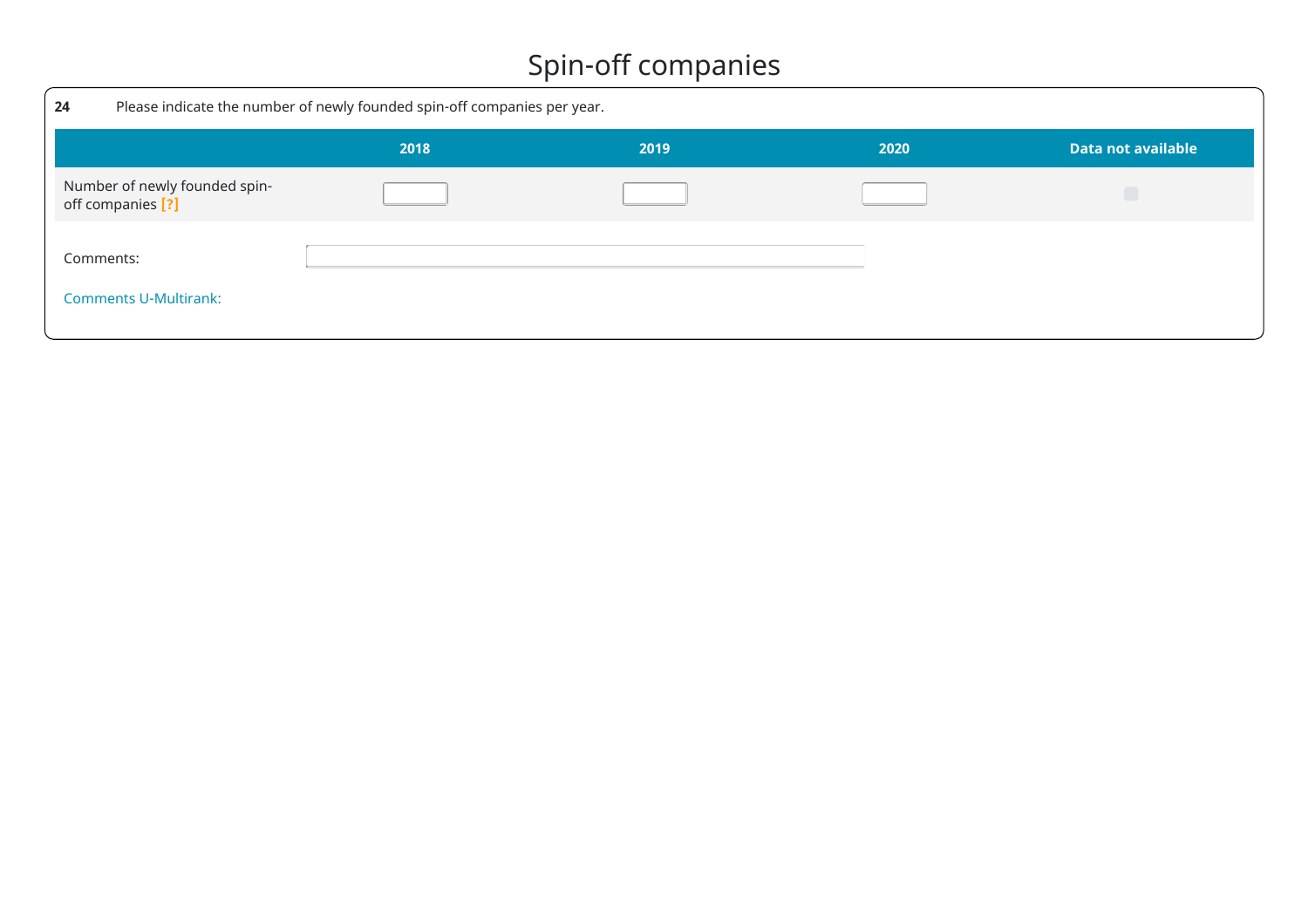### Strategic partnerships and Covid-19 impact

| 25<br>involved per year.                      | Please indicate the number of strategic partnerships focusing on research exchange (existing for 365 days or longer and formally established) in which your university is |      |      |                           |  |  |
|-----------------------------------------------|---------------------------------------------------------------------------------------------------------------------------------------------------------------------------|------|------|---------------------------|--|--|
|                                               | 2018                                                                                                                                                                      | 2019 | 2020 | <b>Data not available</b> |  |  |
| Total number of strategic<br>partnerships [?] |                                                                                                                                                                           |      |      | Г                         |  |  |
| thereof with partners<br>in the region        |                                                                                                                                                                           |      |      |                           |  |  |
| Comments:                                     |                                                                                                                                                                           |      |      |                           |  |  |
| <b>Comments U-Multirank:</b>                  |                                                                                                                                                                           |      |      |                           |  |  |

| This cluster of questions is aimed at delineating what changes your institution experienced and what measures were taken due to the global Covid-19 pandemic in view of<br>26<br>teaching and learning, examination and graduation modalities. Please note this question is asking for estimates. |
|---------------------------------------------------------------------------------------------------------------------------------------------------------------------------------------------------------------------------------------------------------------------------------------------------|
| If your institution took measures, when did you start taking measures as an institution?                                                                                                                                                                                                          |
| Are they still in place?<br>no<br>yes                                                                                                                                                                                                                                                             |
| Was the entire campus shut at any point? If yes, please indicate the duration of the closure in weeks.                                                                                                                                                                                            |
| Was the campus partially closed at any point for everybody or parts of the students and staff? If yes, please indicate the duration of the closure in weeks.                                                                                                                                      |
| Did your institution introduce any particular services or financial relief for students related to COVID-19?<br>If so, please specify [max. 580 characters]:                                                                                                                                      |
| Did your institution introduce any particular services for staff related to COVID-19?<br>If so, please specify [max. 580 characters]:                                                                                                                                                             |
| Other measures that were taken by your institution because of the pandemic, please specify [max. 580 characters]:                                                                                                                                                                                 |
|                                                                                                                                                                                                                                                                                                   |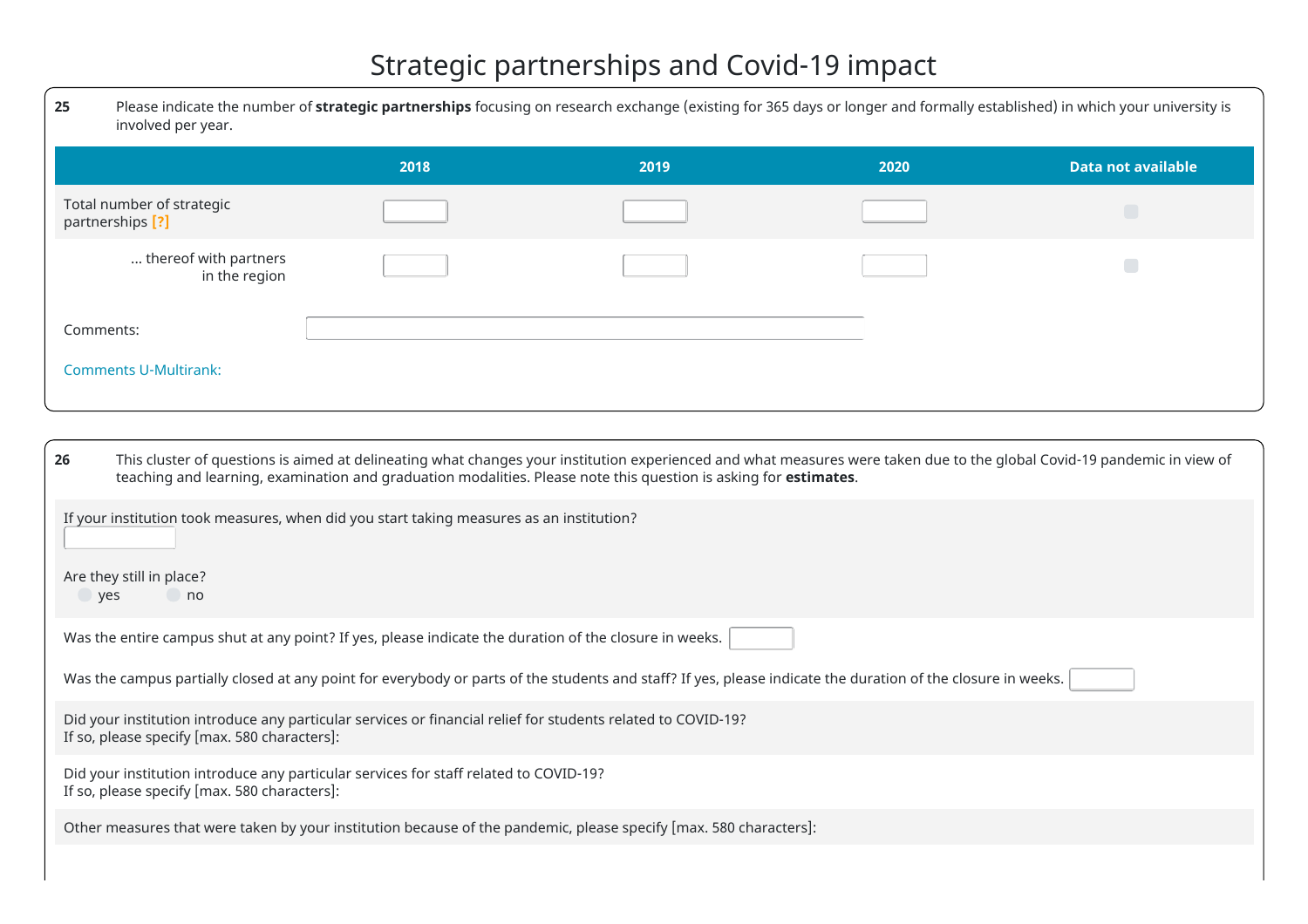| <b>Measure</b>                                                  | <b>Before Covid-19 reached your country</b> | In the current academic term |  |
|-----------------------------------------------------------------|---------------------------------------------|------------------------------|--|
| Percentage of teaching fully online                             |                                             |                              |  |
| Percentage of teaching fully on campus                          |                                             |                              |  |
| Percentage of blended learning                                  |                                             |                              |  |
| Sum<br>(should be 100%)                                         |                                             |                              |  |
| Percentage of written/oral exams students were taking at home   |                                             |                              |  |
| Percentage of written/oral exams students were taking on campus |                                             |                              |  |
| Other                                                           |                                             |                              |  |
| Sum<br>(should be 100%)                                         |                                             |                              |  |
| Percentage of graduations that were delayed                     |                                             |                              |  |
| Percentage of graduations that were cancelled                   |                                             |                              |  |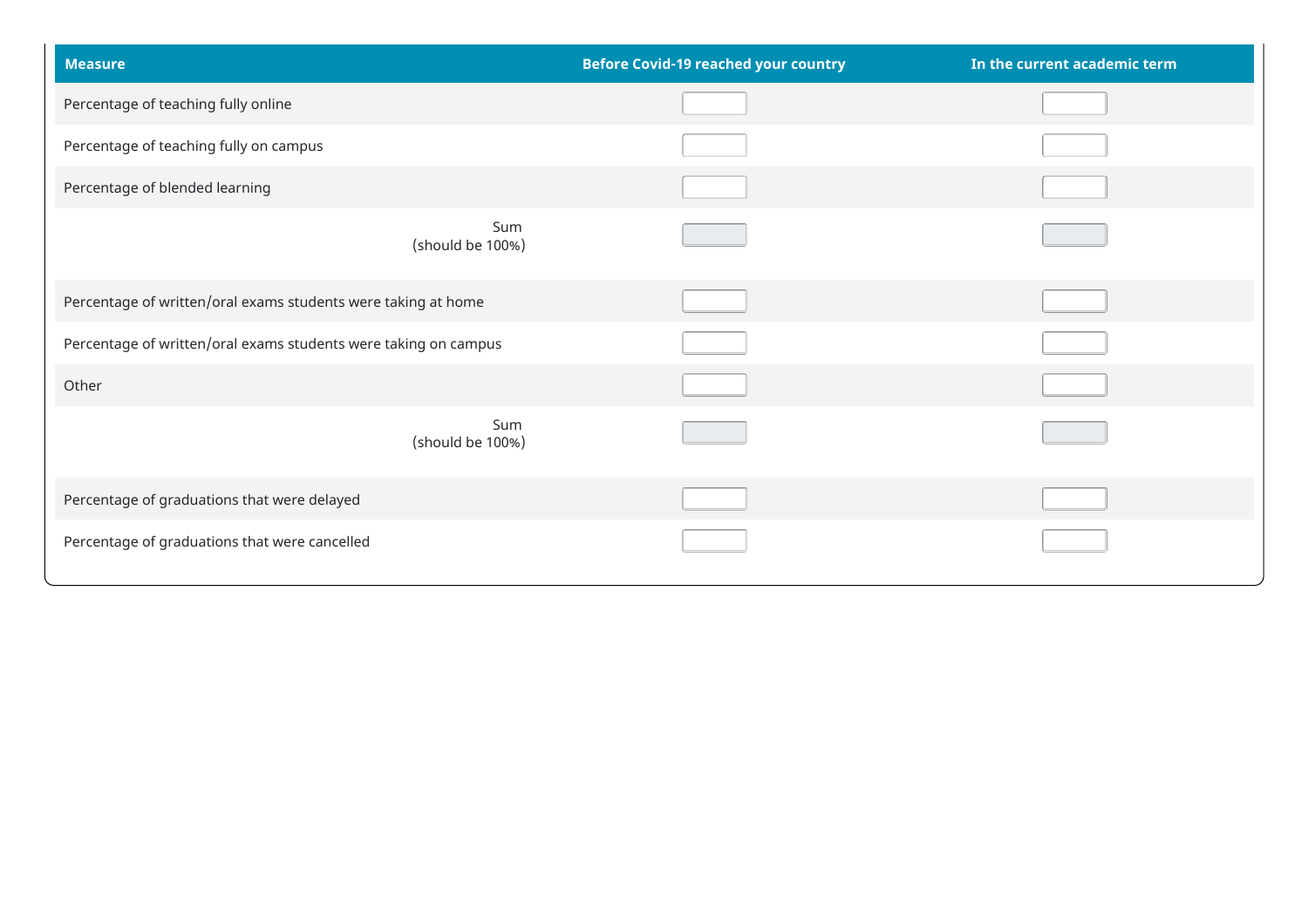### Gender / age

| 27         | academic year 2020.                        | Please provide some information on the diversity of the student body of your institution, referring to new entrants in undergraduate/ bachelor programmes for the |  |  |  |  |
|------------|--------------------------------------------|-------------------------------------------------------------------------------------------------------------------------------------------------------------------|--|--|--|--|
|            | Data not available                         |                                                                                                                                                                   |  |  |  |  |
|            |                                            | <b>New entrants</b>                                                                                                                                               |  |  |  |  |
|            | Total number of new entrants               |                                                                                                                                                                   |  |  |  |  |
|            | thereof new entrants with disabilities [?] |                                                                                                                                                                   |  |  |  |  |
|            |                                            | <b>New entrants by Gender</b>                                                                                                                                     |  |  |  |  |
| Female     |                                            |                                                                                                                                                                   |  |  |  |  |
| Non-binary |                                            | $\blacksquare$ We do not record this data                                                                                                                         |  |  |  |  |
| Male       |                                            |                                                                                                                                                                   |  |  |  |  |
|            |                                            | New entrants by age                                                                                                                                               |  |  |  |  |
|            | Younger than 21 years                      |                                                                                                                                                                   |  |  |  |  |
|            | 21 to 30 years                             |                                                                                                                                                                   |  |  |  |  |
|            | Older than 30 years                        |                                                                                                                                                                   |  |  |  |  |
| Comments:  |                                            |                                                                                                                                                                   |  |  |  |  |
|            | <b>Comments U-Multirank:</b>               |                                                                                                                                                                   |  |  |  |  |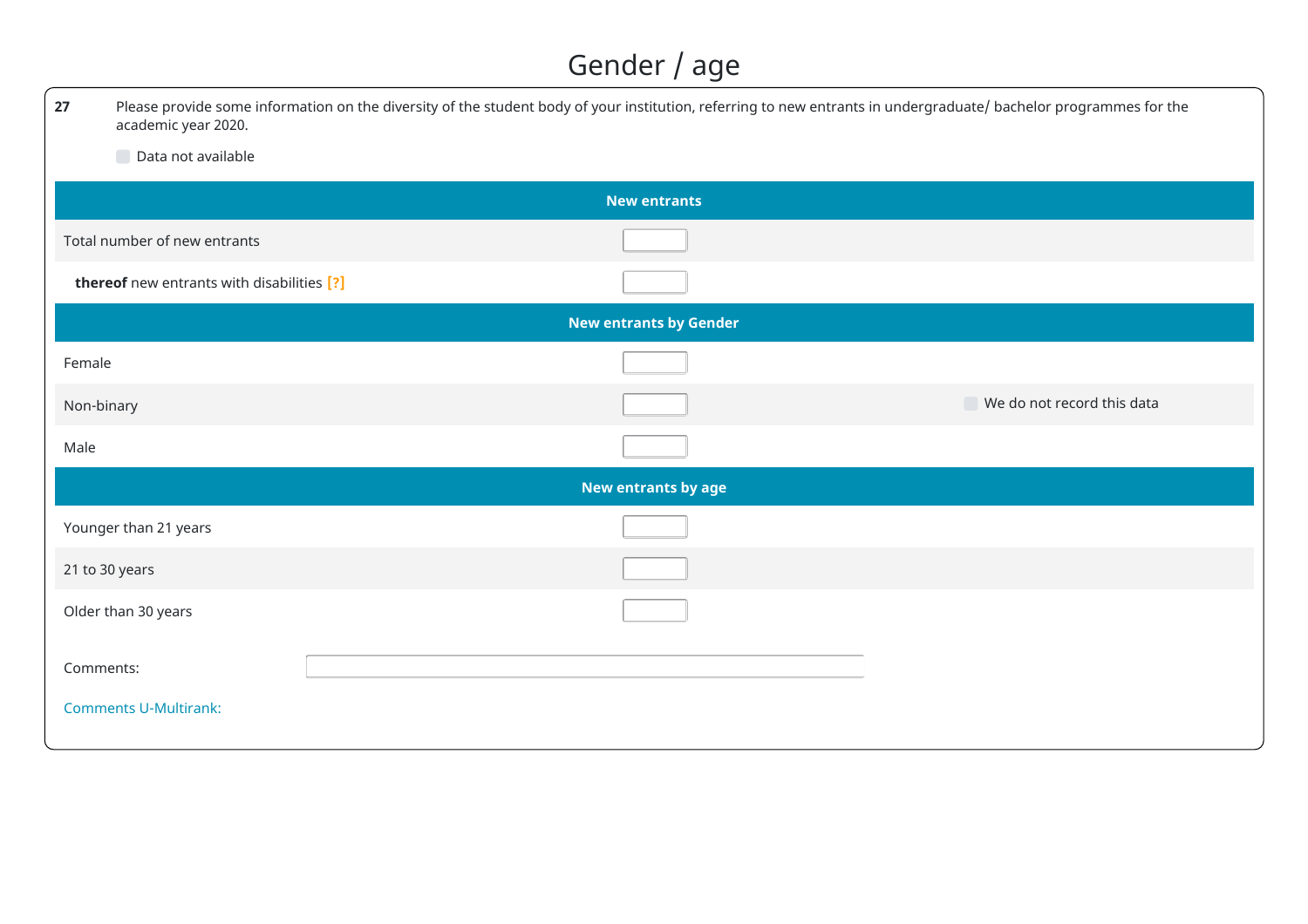### Outreach programmes

| Does your university have specific outreach programmes to increase enrolment of underrepresented groups (may include, but is not limited to students of low socio-<br>28<br>economic background, migrant or indigenous students, students with disabilities, first-generation students, mature and female or male students)? |                                                                                                                                                                                       |            |  |  |  |  |
|------------------------------------------------------------------------------------------------------------------------------------------------------------------------------------------------------------------------------------------------------------------------------------------------------------------------------|---------------------------------------------------------------------------------------------------------------------------------------------------------------------------------------|------------|--|--|--|--|
|                                                                                                                                                                                                                                                                                                                              | Data not available                                                                                                                                                                    |            |  |  |  |  |
|                                                                                                                                                                                                                                                                                                                              | $\Box$ No outreach programme targeting access of underrepresented groups                                                                                                              |            |  |  |  |  |
|                                                                                                                                                                                                                                                                                                                              |                                                                                                                                                                                       | <b>Yes</b> |  |  |  |  |
| deans                                                                                                                                                                                                                                                                                                                        | Partnerships with secondary schools (in areas with many underrepresented groups),<br>$\Box$<br>Providing classes, sharing resources, training/assisting secondary school teachers and |            |  |  |  |  |
| groups)                                                                                                                                                                                                                                                                                                                      | Summerschools (with special attention for secondary students from underrepresented                                                                                                    | $\Box$     |  |  |  |  |
|                                                                                                                                                                                                                                                                                                                              | Media-/ recruitment campaigns focussing on students from underrepresented groups<br>$\Box$<br>and their parents and carers                                                            |            |  |  |  |  |
|                                                                                                                                                                                                                                                                                                                              | Providing guidance and advice to potential students from underrepresented groups                                                                                                      | $\Box$     |  |  |  |  |
| Partnerships with neighbourhoods or regions to promote access of underrepresented<br>$\Box$<br>groups                                                                                                                                                                                                                        |                                                                                                                                                                                       |            |  |  |  |  |
|                                                                                                                                                                                                                                                                                                                              | $\Box$<br>Other initiatives                                                                                                                                                           |            |  |  |  |  |
|                                                                                                                                                                                                                                                                                                                              | Which are the major target groups?<br>[max. 580 characters]                                                                                                                           |            |  |  |  |  |
|                                                                                                                                                                                                                                                                                                                              | If you have a specific website providing information on outreach programmes, please<br>enter the URL (will be online)                                                                 |            |  |  |  |  |
| Comments:                                                                                                                                                                                                                                                                                                                    |                                                                                                                                                                                       |            |  |  |  |  |
|                                                                                                                                                                                                                                                                                                                              | <b>Comments U-Multirank:</b>                                                                                                                                                          |            |  |  |  |  |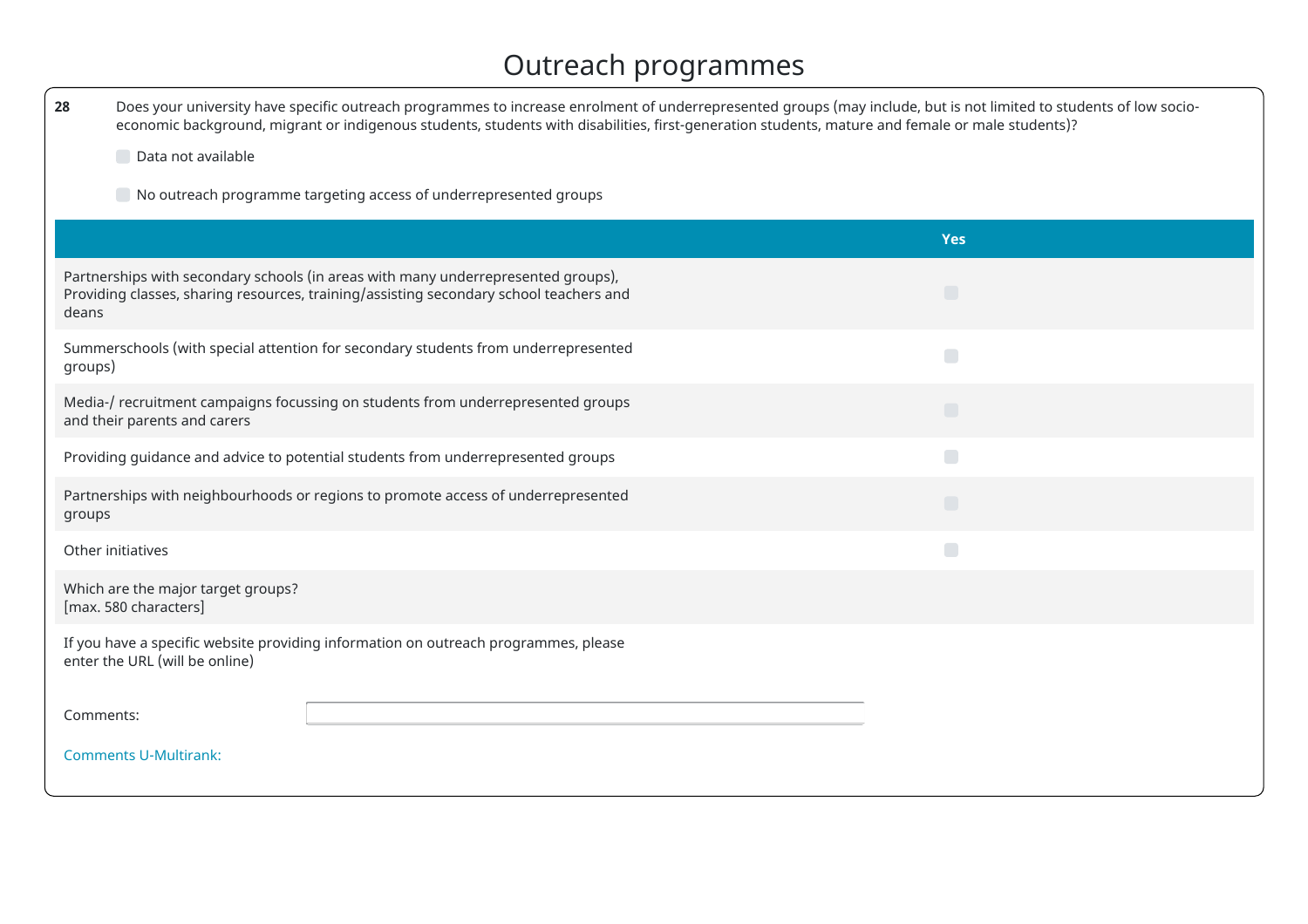# Pedagogically skilled teaching staff

| 29                                                                                                                                | Is academic staff required to have certified pedagogical and didactical skills if teaching students?                         |        |  |  |  |  |
|-----------------------------------------------------------------------------------------------------------------------------------|------------------------------------------------------------------------------------------------------------------------------|--------|--|--|--|--|
|                                                                                                                                   | Data not available                                                                                                           |        |  |  |  |  |
|                                                                                                                                   | No, none of our staff has any certification                                                                                  | $\Box$ |  |  |  |  |
|                                                                                                                                   | No, there is no official certification of pedagogical and didactical skills                                                  | $\Box$ |  |  |  |  |
|                                                                                                                                   | No, but a recognized certificate of pedagogical and didactical skills is recommended                                         |        |  |  |  |  |
|                                                                                                                                   | Yes, without recognized certificate of pedagogical and didactical skills academic staff is<br>$\Box$<br>not allowed to teach |        |  |  |  |  |
| What part of academic staff with teaching obligations have a recognized certificate of<br>%<br>pedagogical and didactical skills? |                                                                                                                              |        |  |  |  |  |
| Comments:                                                                                                                         |                                                                                                                              |        |  |  |  |  |
|                                                                                                                                   | <b>Comments U-Multirank:</b>                                                                                                 |        |  |  |  |  |
|                                                                                                                                   |                                                                                                                              |        |  |  |  |  |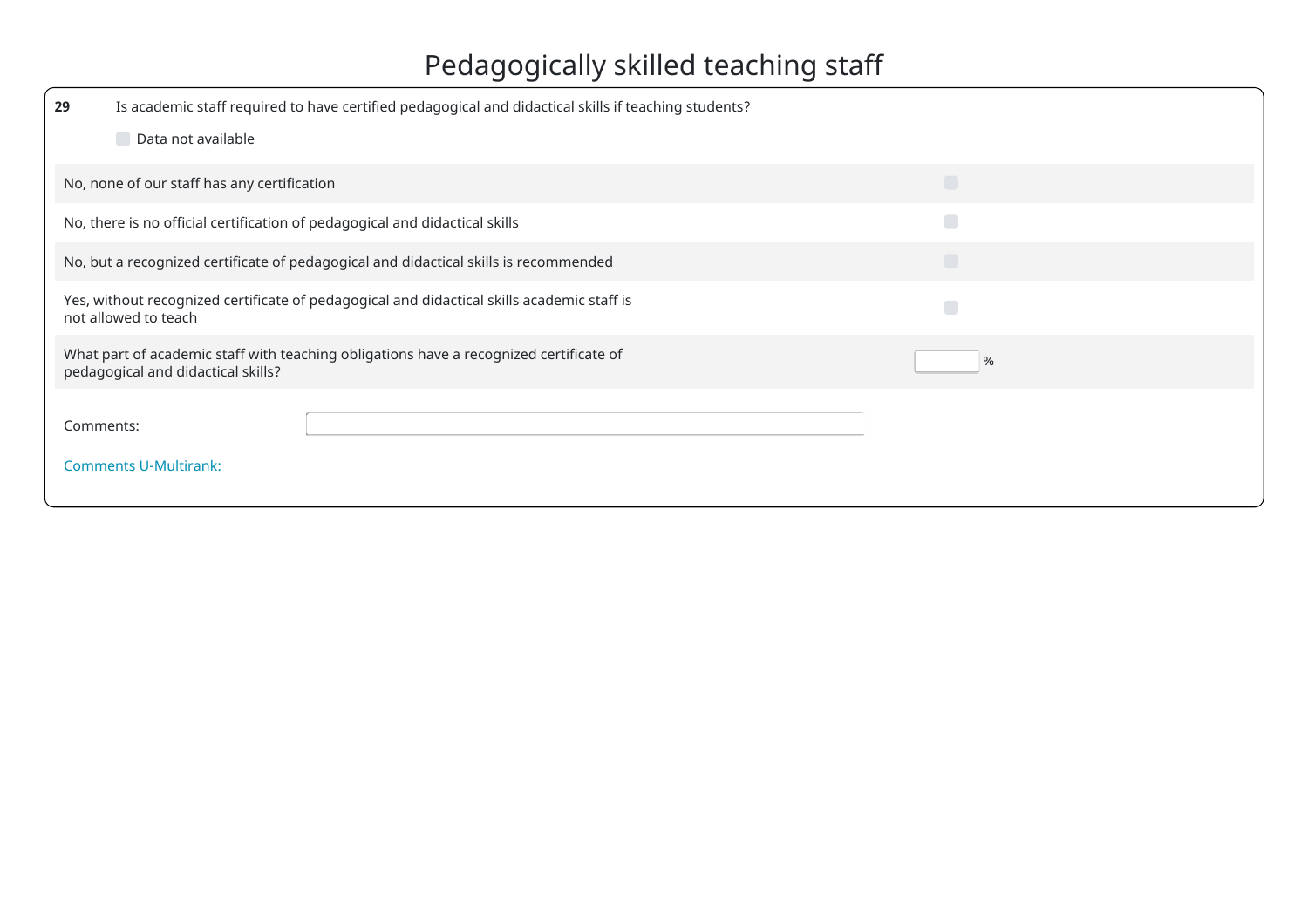## Digital education investment

| 30                                           | How much did your institution spend on the development and implementation of digital education? |      |      |      |                                      |
|----------------------------------------------|-------------------------------------------------------------------------------------------------|------|------|------|--------------------------------------|
| Data not available                           |                                                                                                 |      |      |      |                                      |
|                                              |                                                                                                 | 2018 | 2019 | 2020 | <b>Factor and currency</b><br>chosen |
| Total number of digital education investment |                                                                                                 |      |      |      | please choose  please<br>choose      |
| Comments:<br><b>Comments U-Multirank:</b>    |                                                                                                 |      |      |      |                                      |
|                                              |                                                                                                 |      |      |      |                                      |